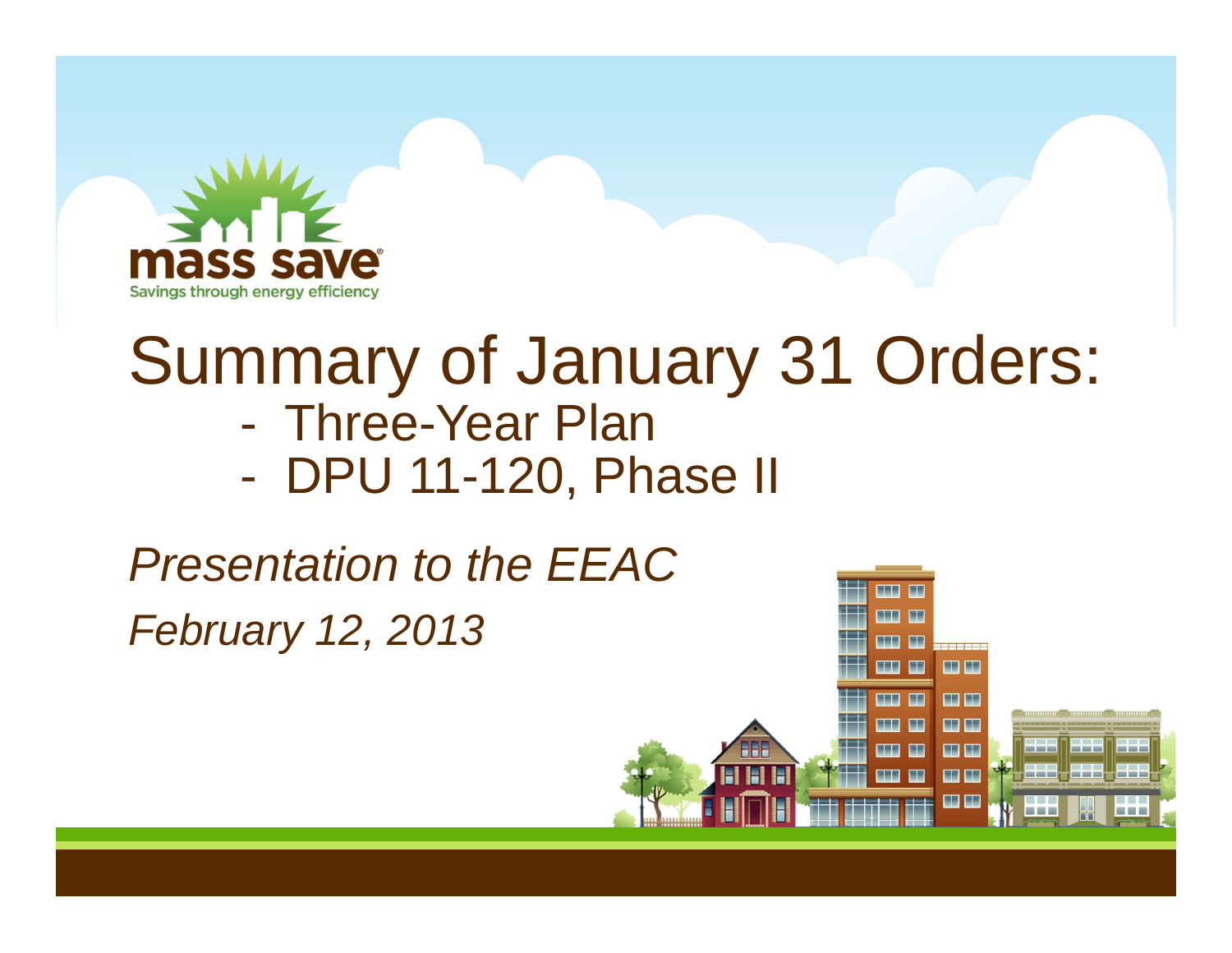## Order relating to 2013-2015 Three-Year Energy Efficiency Plan D.P.U. 12-100 through D.P.U. 12-111

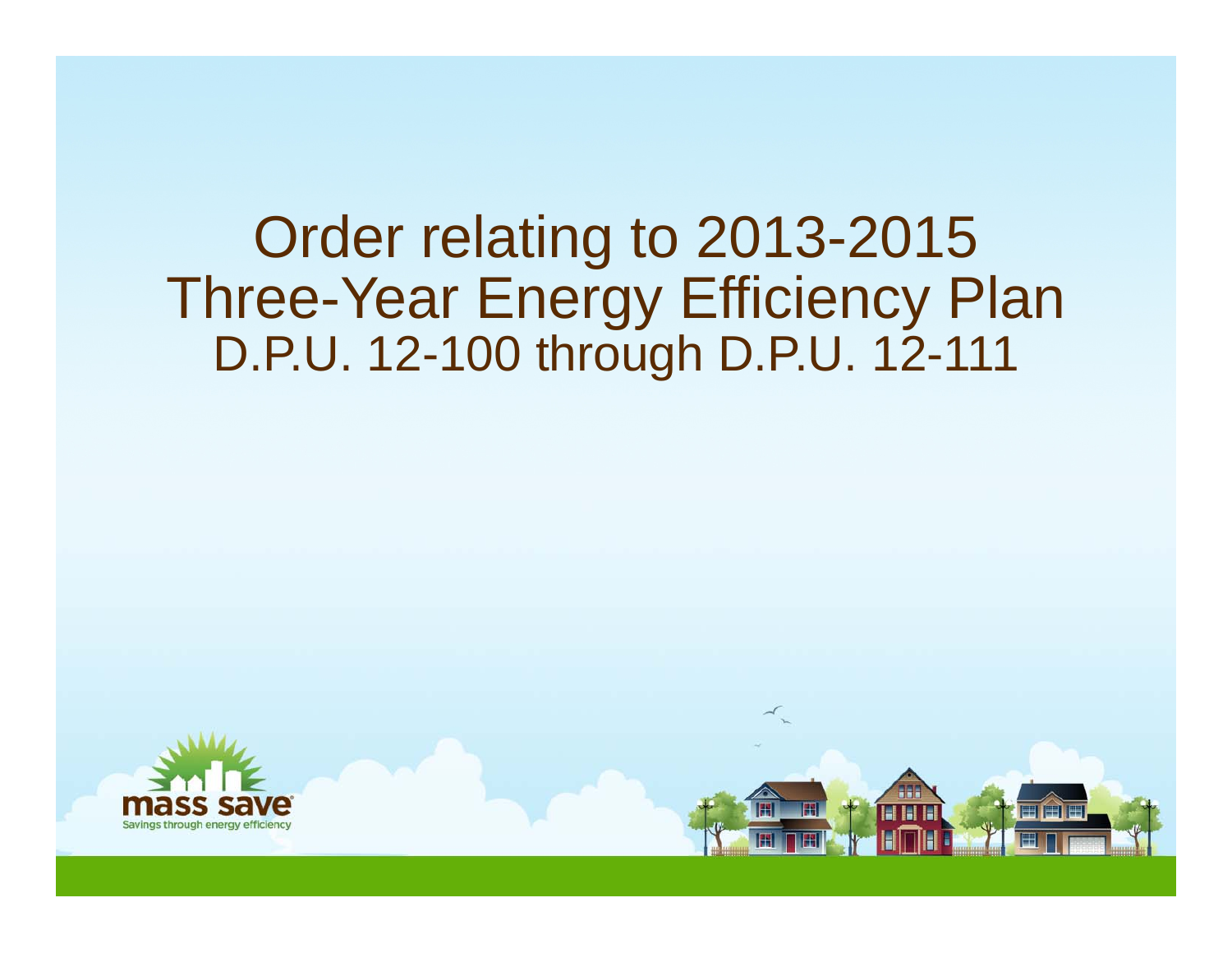

- The Department approved the Three-Year Plans of individual PAs (which sum to the statewide Plan), finding that they meet the requirements of the GCA's mandate to acquire all cost-effective energy efficiency
- $\bullet$  The Department highlighted the \$6.2 billion in net benefits stemming from these Plans
- The Order noted the strong support of energy efficiency in the Commonwealth, and the significance of the review and approval of the Plans by the Council and the Department for the Commonwealth's efforts to address vital energy issues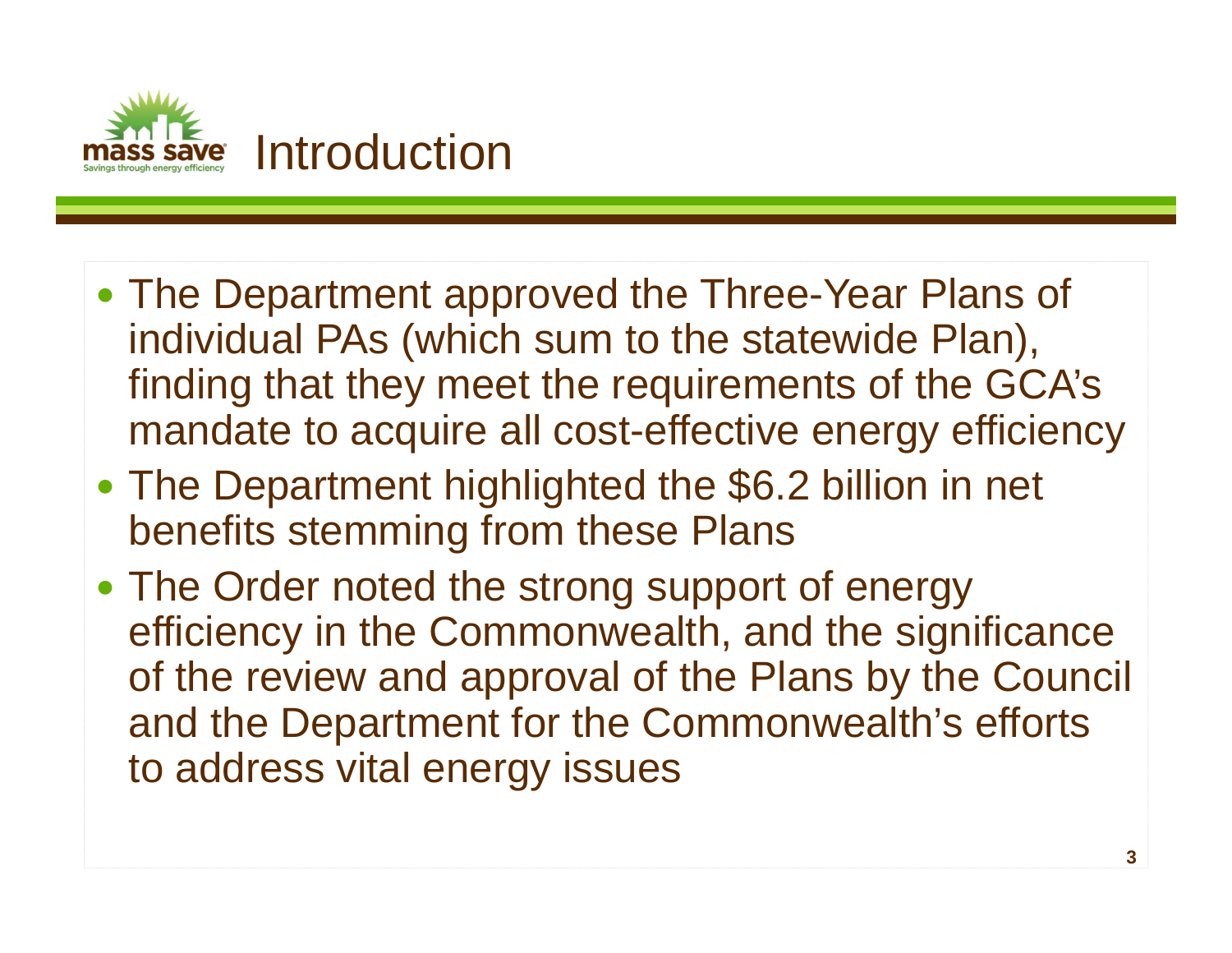

- The Department favorably noted the Council's process/efforts, the comprehensive and collaborative efforts to develop the Plan with the PAs, and the ability to achieve unanimous resolution on the Plan
- The Department acknowledged the time and efforts undertaken by the PAs and other stakeholders in bringing the Plan to fruition, including responding to numerous information requests, participation in nine days of evidentiary hearings, approximately 2,750 exhibits and 154 responses to record requests, plus all supplemental responses, and detailed initial and reply briefs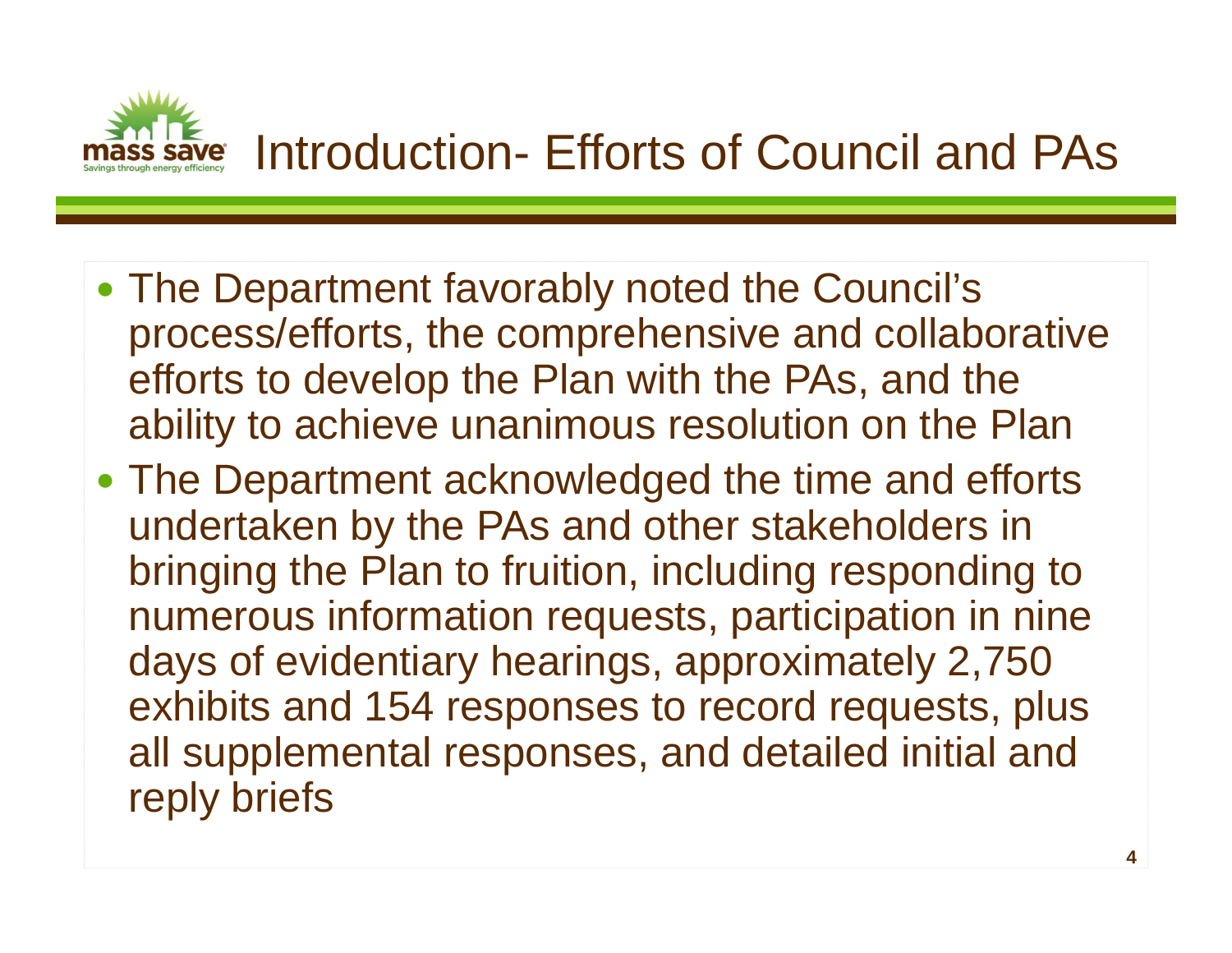

- Department approved each individual PA Three-Year Plan, subject to limited modifications and directives
- Department found each program cost-effective, and approved savings and budgets in each PA Plan
- For performance incentives, the PI mechanism, including the PI pool and framework, were approved, with a limited change to threshold level
- Department directed the PAs to convene a working group to develop strategies to address barriers to increasing energy efficiency in the residential sector (Efficient Neighborhoods+, community initiatives, landlord/tenant, pre-weatherization)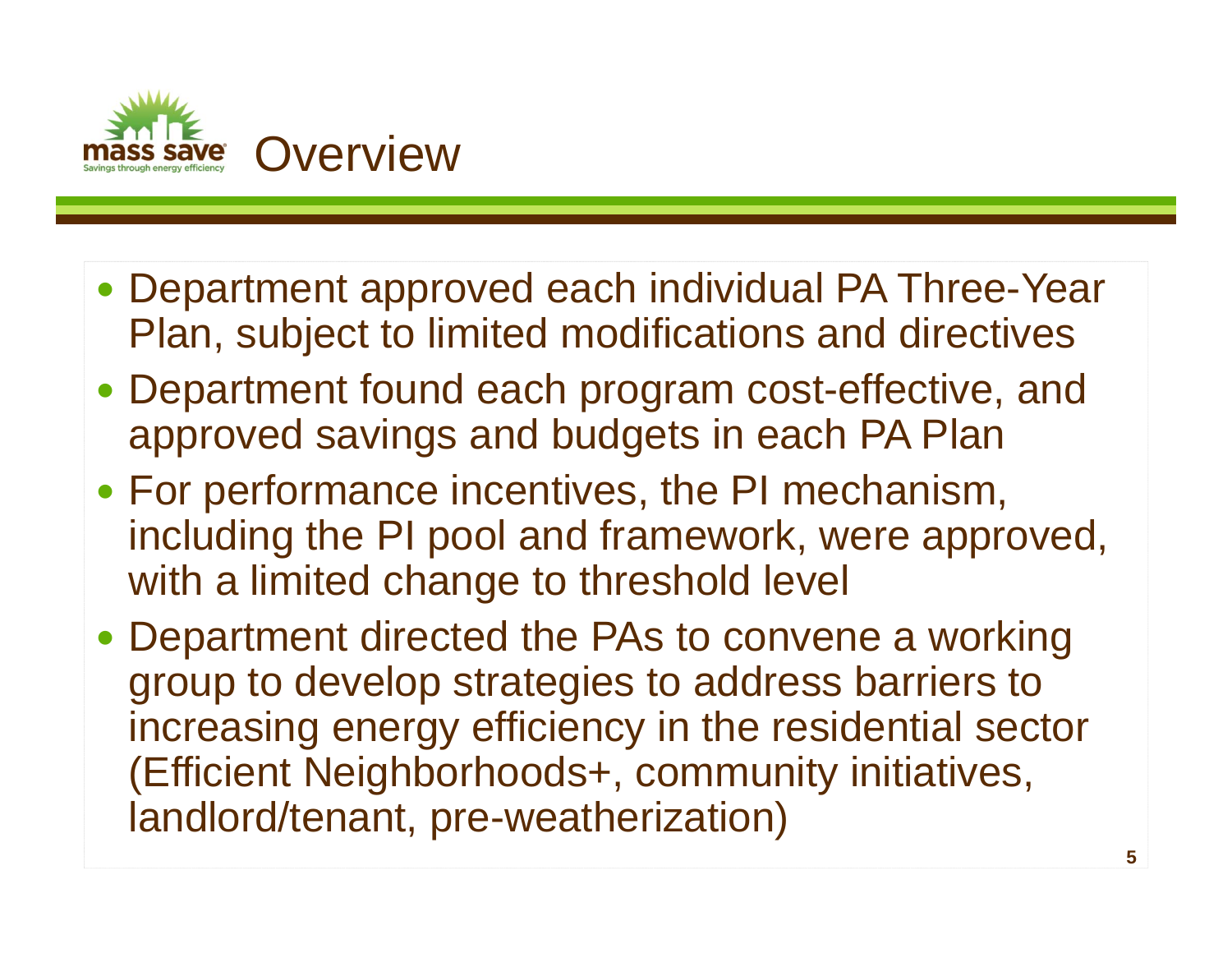

- The Department finds that the statewide aggregate gas and electric savings goals, as well as goals for each individual PA, are reasonable and consistent with the achievement of all available cost-effective energy efficiency
- The Department gives significant weight to the Council's recommendation, stating that it, "*appreciates the efforts of the Program Administrators and the Council to develop*  the savings goals in the Statewide Plan. The support of *this diverse group of stakeholders facilitates the Department's review of the Three-Year Plans, and we give significant weight in our review of the plans to the unanimous endorsement by the Council of the savings goals in the Statewide Plan*."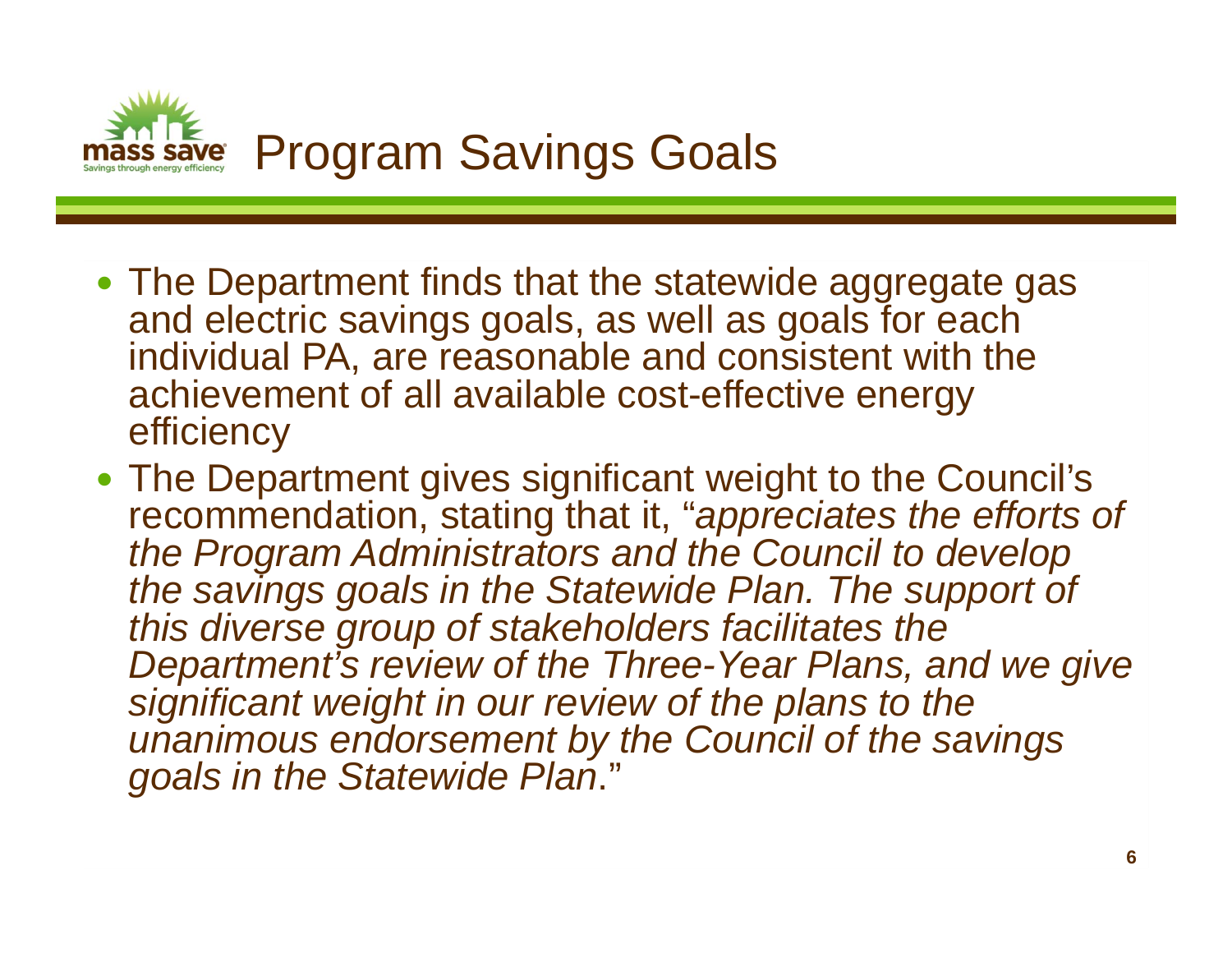

- PAs took appropriate steps to acquire all available costeffective energy efficiency in the Three-Year Plans, given the current state of supply and demand and approves the statewide goals
- Department agrees that sustained growth is essential to the GCA's long-term mandate; PAs must actively incorporate new technologies and address barriers to participation
- The PAs have demonstrated that the savings goals represent a reasonable expansion, with program enhancements aimed at new technologies and expanded participation, and that the goals take into account historical performance and EM&V results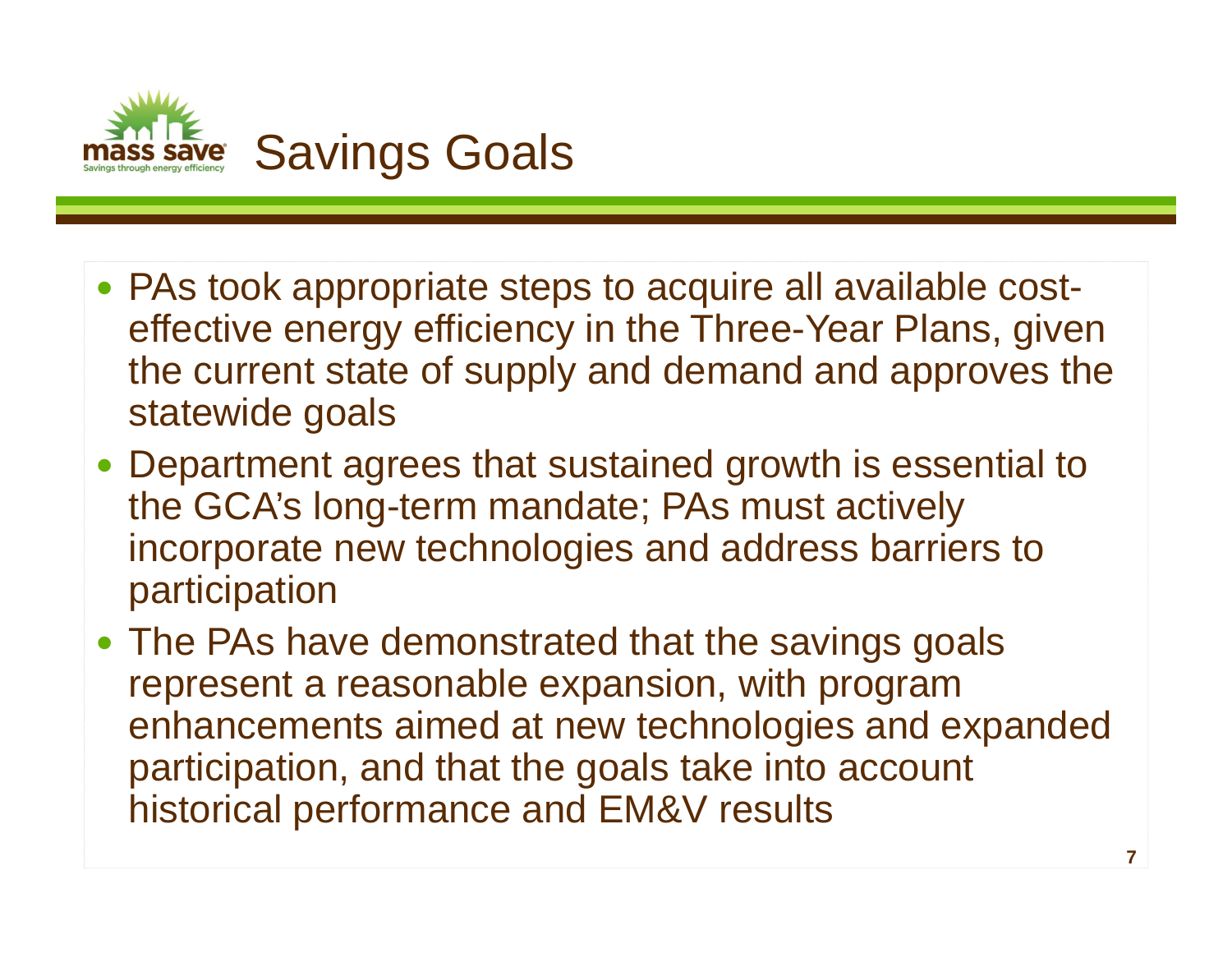

| <b>THREE-YEAR</b><br><b>PLAN GOALS</b>                                                                                        | 2010-2012<br><b>PLAN</b> | 2013-2015<br><b>PLAN</b> | 2013-2015<br><b>PLAN</b> | % INCREASE |
|-------------------------------------------------------------------------------------------------------------------------------|--------------------------|--------------------------|--------------------------|------------|
|                                                                                                                               | <b>DPU 1/2010</b>        | PAs 12/2012              | <b>DPU 1/2013</b>        |            |
| A                                                                                                                             | B                        | C                        | D (see note)             | D vs. B    |
| <b>Total Program</b><br>Investment<br>(million <sub>5</sub> )                                                                 | \$1,627                  | \$2,020                  | \$2,246                  | 24%        |
| <b>Total Benefits</b><br>$(million \$                                                                                         | \$6,039                  | \$8,980                  | \$8,980                  | 49%        |
| <b>Annual Electric</b><br>Savings (GWh)                                                                                       | 2,625                    | 3,705                    | 3,706                    | 41%        |
| <b>Annual Gas</b><br>Savings (million<br>therms)                                                                              | 57                       | 72                       | 72                       | 26%        |
| <b>Total Costs</b><br>$(TRC)$ (million \$)                                                                                    | \$2,178                  | \$2,785                  | \$2,774                  | 28%        |
| <b>Net Benefits</b><br>$\vert$ (TRC) (million \$)                                                                             | \$3,861                  | \$6,195                  | \$6,206                  | 60%        |
| Note: Values in column D will change slightly per DPU order of 31 Jan 2013<br>disallowing certain non-energy impact benefits. |                          |                          |                          |            |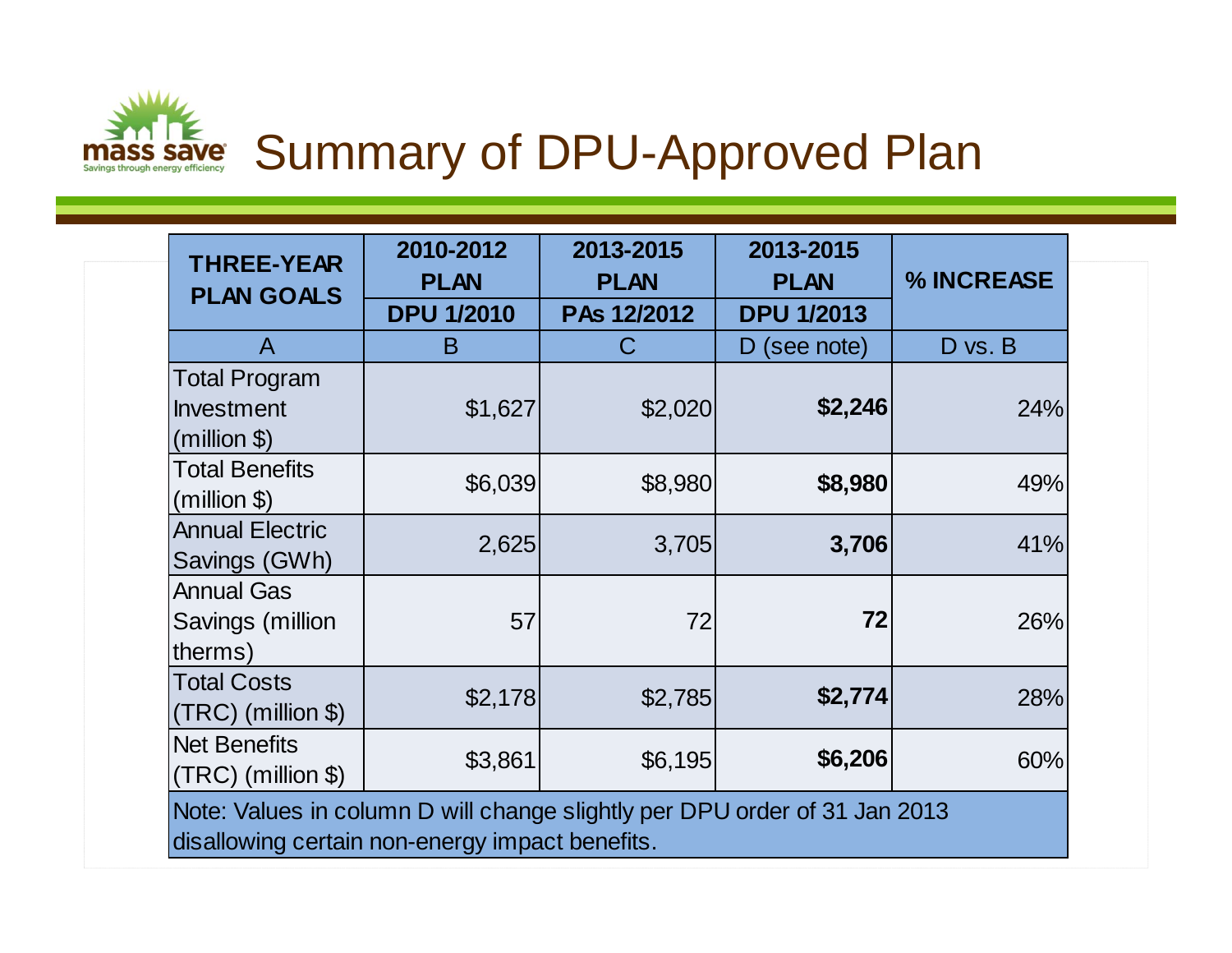![](_page_8_Picture_0.jpeg)

- The Order notes the Council's endorsement of the savings goals as consistent with the CECP, and finds that the savings goals appropriately support the achievement of emissions reductions in the CECP
- PAs encouraged to work with state agencies and stakeholders to refine the method used to calculate GHG reductions from energy efficiency
- The Order directs the PAs to convene a working group to address the specific strategies to overcome residential barriers, and provide a written report to the Department by September 30, 2013 on progress toward implementing proposed residential enhancements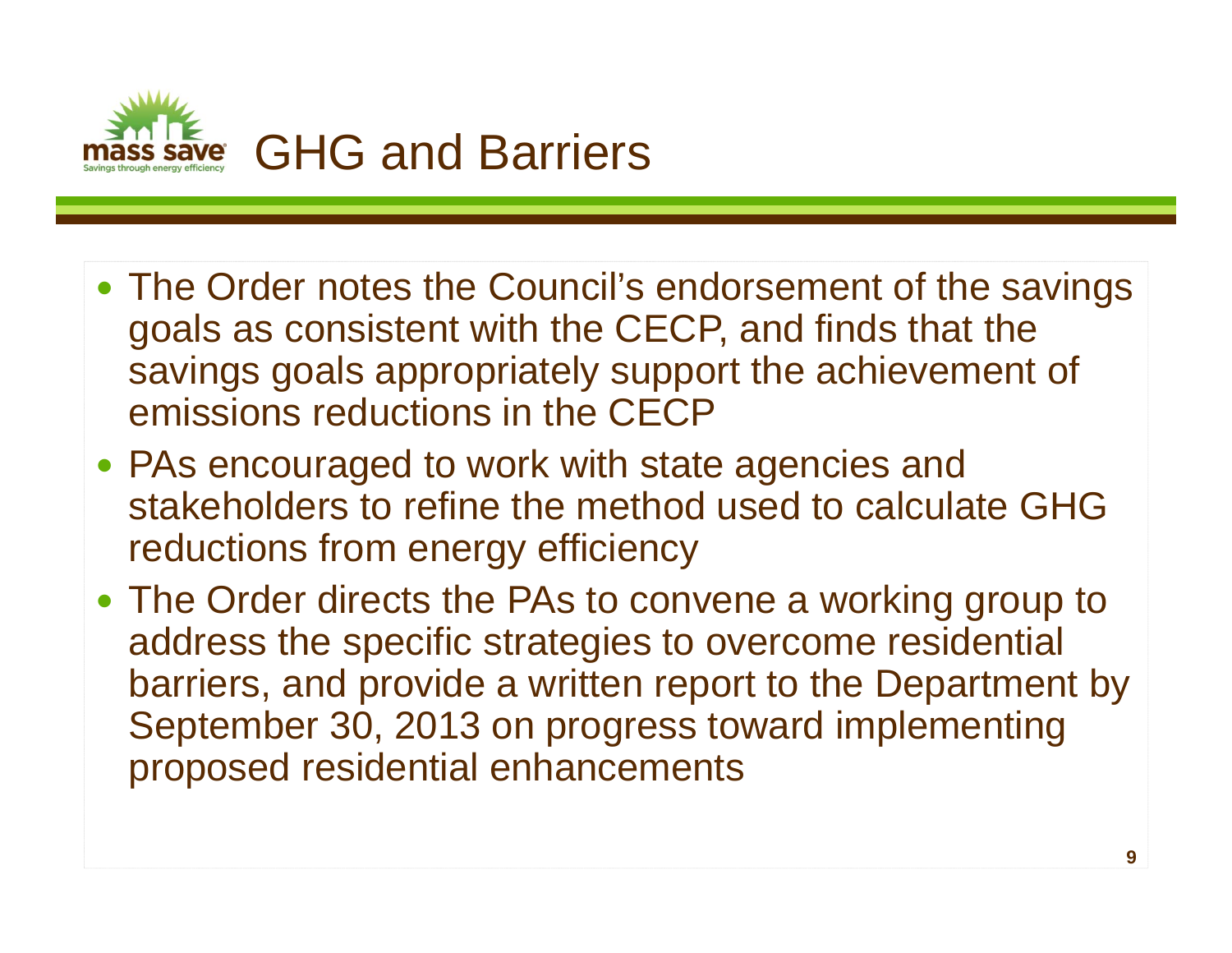![](_page_9_Picture_0.jpeg)

- EM&V: The EM&V framework is appropriate in funding, scope, oversight and planning, and the Department approves the EM&V framework
- Database: Notes that a statewide database is consistent with, and complementary to, the revised reporting protocols in D.P.U. 11-120-A, Phase II; Department will participate in process and encourages PAs to address stakeholder recommendations through process
- NEIs: The PAs have complied with Department directives regarding NEIs, and, with the exception of three limited NEIs (National Security, Refrigerator/Freezer Turn-In, and Economic Development), the NEIs are accepted as proposed; the Department expects the PAs, as part of the EM&V framework, to be diligent in identifying NEIs that merit further study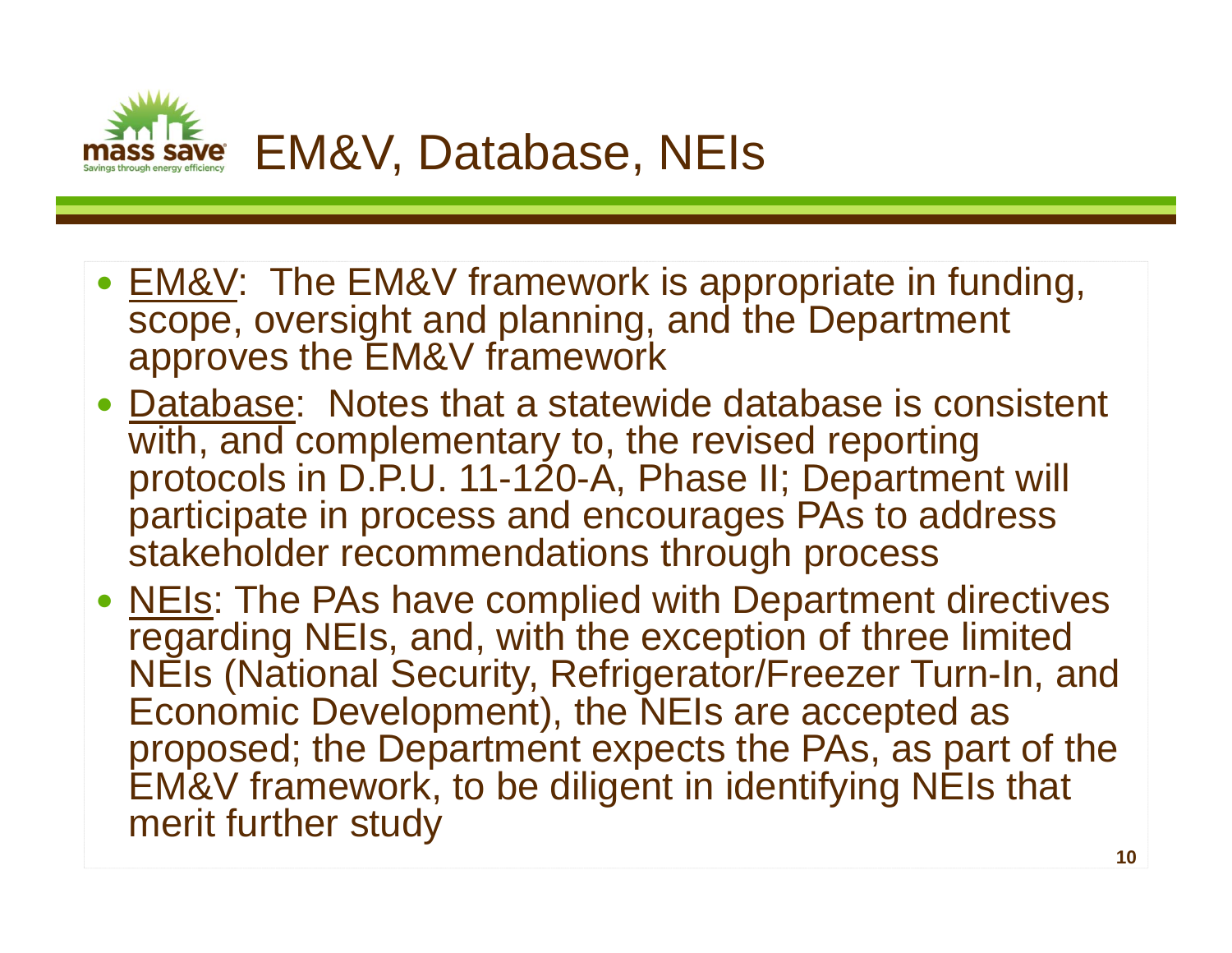![](_page_10_Picture_0.jpeg)

- The Department approves each individual PA program implementation costs budget for the 2013-2015 Plan term
- The Department finds:
	- $\bullet$  increased consistency among PAs with respect to cost categorization, but notes that certain material differences remain, and directs the PAs to develop consistent definitions and methods of assigning costs across all cost categories and report on progress by July 31, 2014
	- PAs appropriately balanced need to minimize costs with need to maximize program quality; each PA Plan is designed to minimize administrative costs to the fullest extent practicable
	- the Plans use competitive procurement to the fullest extent practicable **11** and 11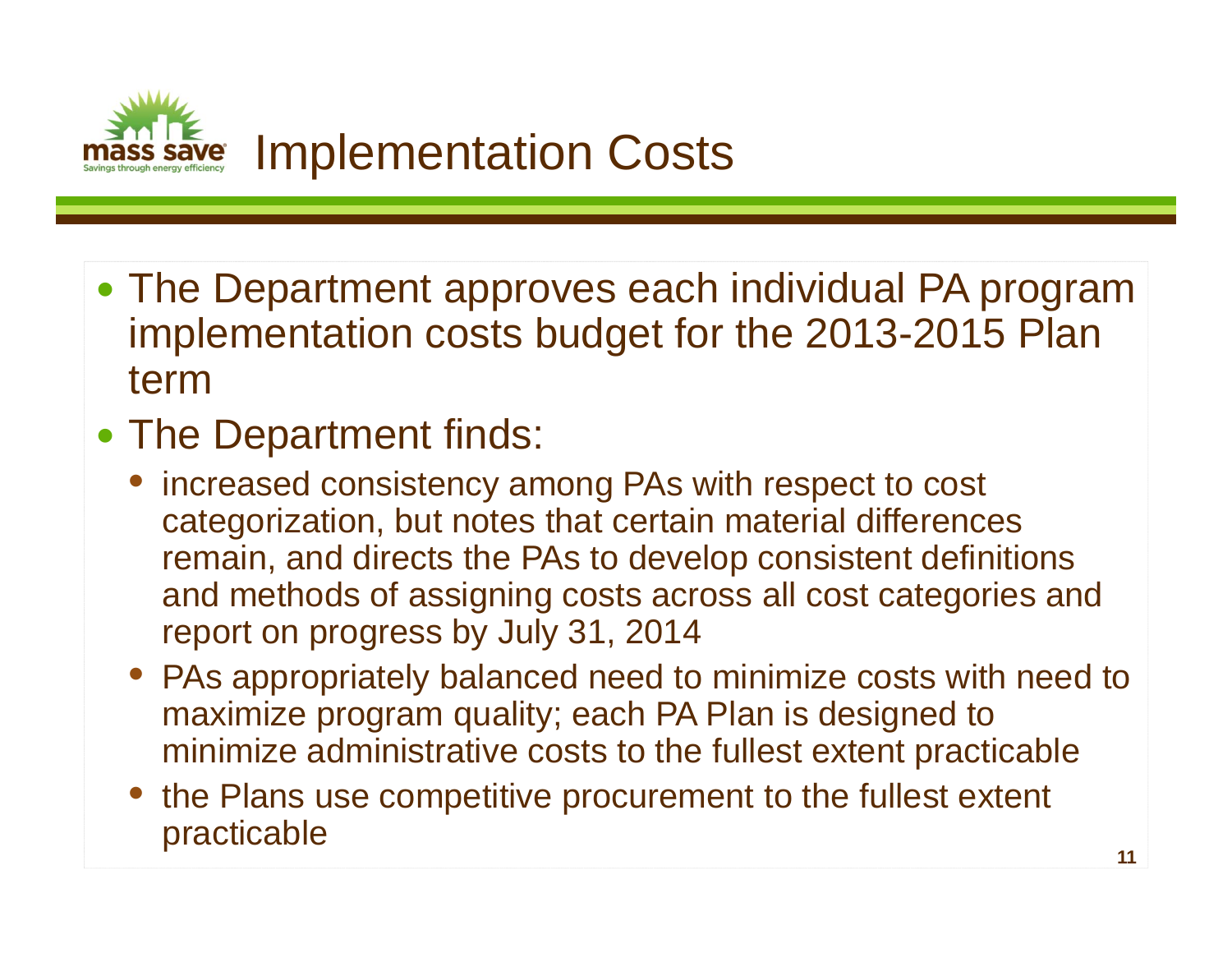![](_page_11_Picture_0.jpeg)

- The Department finds that each PA has met the lowincome budget requirements
- For Research, Development, and Commercialization Initiatives, the PAs have complied with the statute (total budget for all of these efforts is below 1% of the total budget)
- Regarding updates to costs during proceedings, the Department approves the updated tables, stating they are appropriate, and noting that updates to the tables result in an approximate .01% increase, which is nonmaterial and consistent with the Term Sheets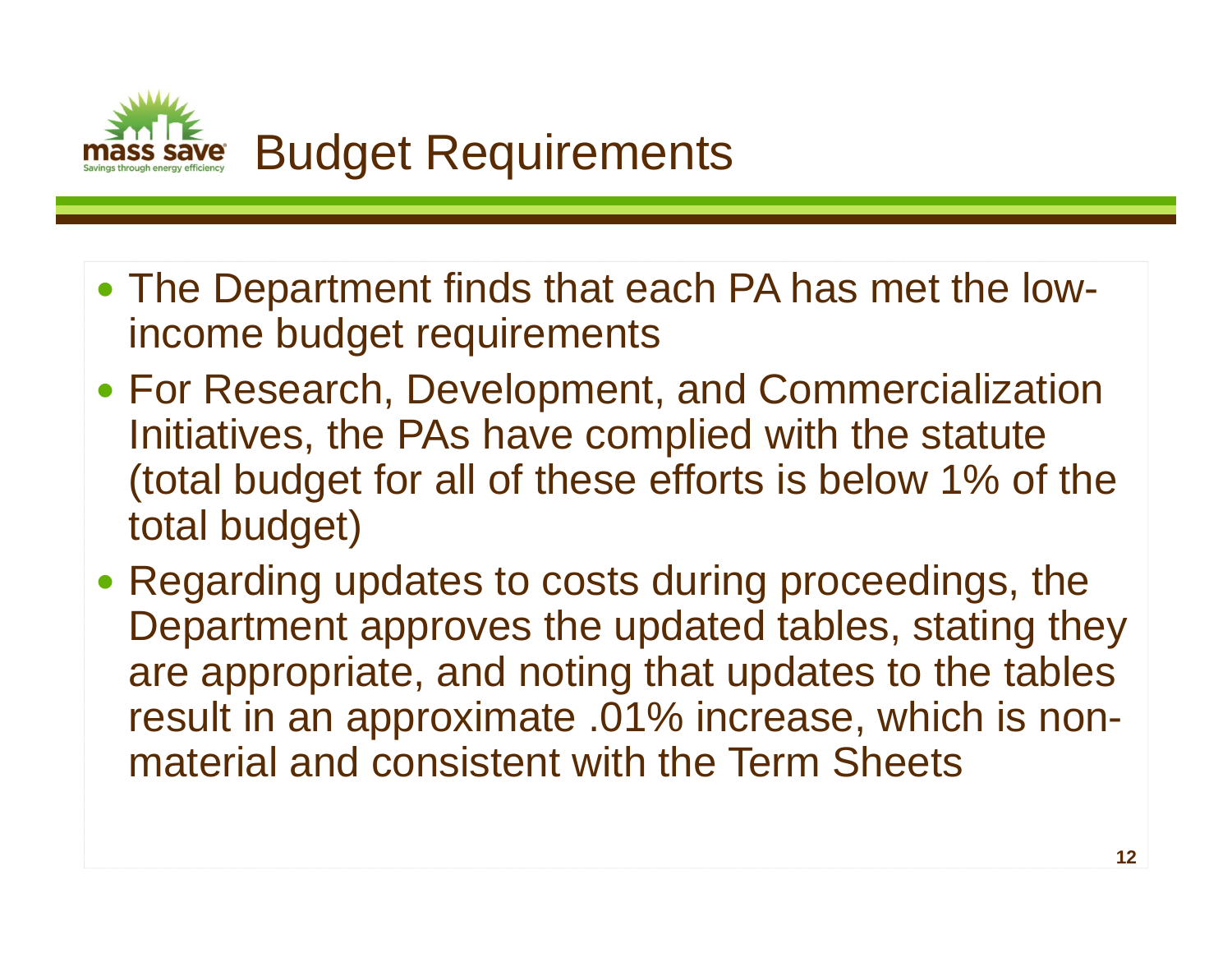![](_page_12_Picture_0.jpeg)

#### • The Department approves the:

- statewide incentive pool
- structure of the PI mechanism for the savings and value components (metrics will be reviewed separately)
- calculation of the savings and value payout rates
- $\bullet$  adjusted threshold levels, consistent with Council concept of lower thresholds for PAs with goals that exceed Council targets
- PAs directed to recalculate the threshold levels such that they are consistent over the three years
- Department finds that the PAs have kept performance incentive funds as low as possible, consistent with the **Guidelines**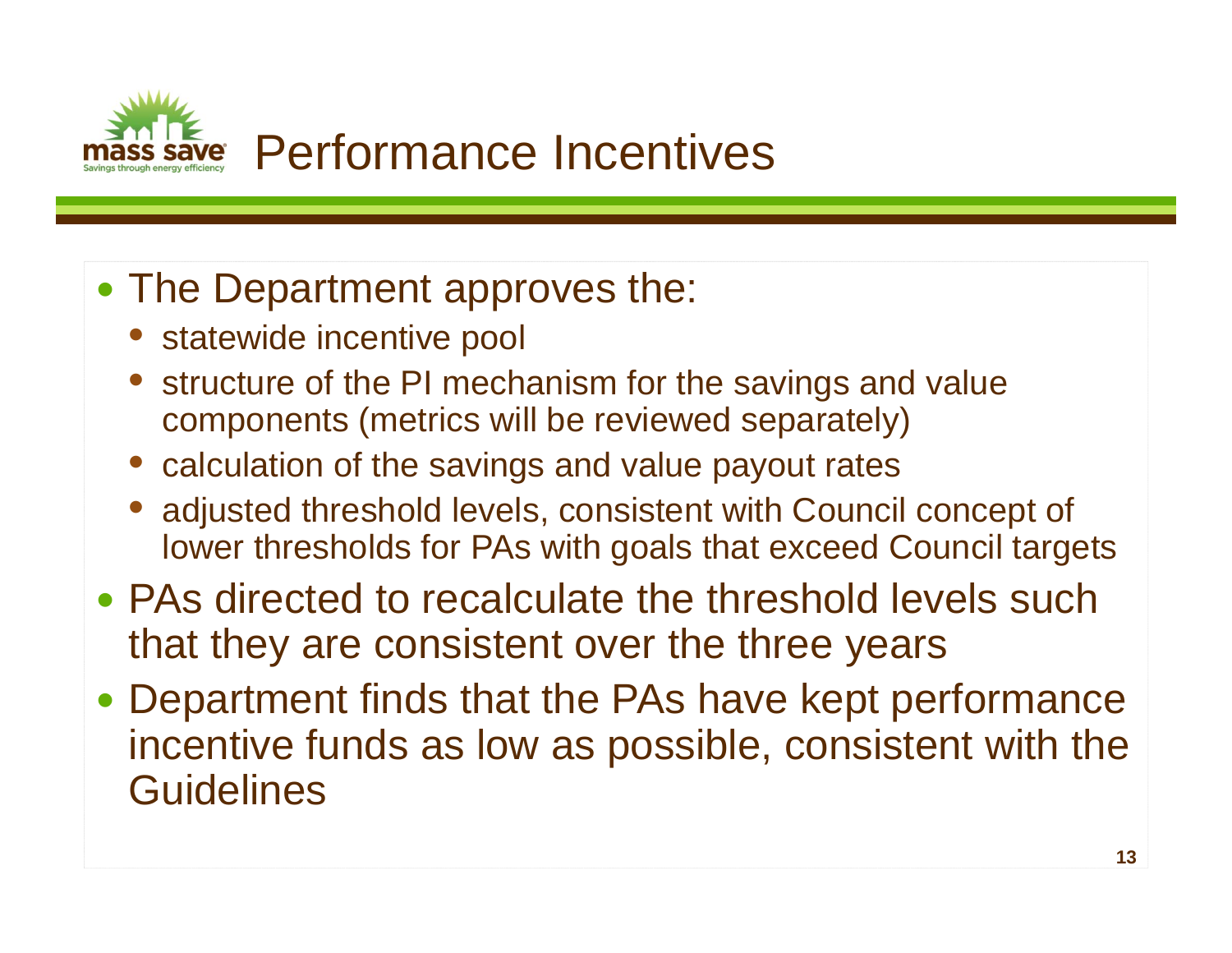![](_page_13_Picture_0.jpeg)

- Each PA has demonstrated that, based on the projected benefits and costs (even with certain NEI disallowances), all proposed energy efficiency programs are cost-effective
- The proposed reclassification and consolidation of core initiatives into larger program offerings is found appropriate (i.e., rolled-up program reporting for DPU purposes)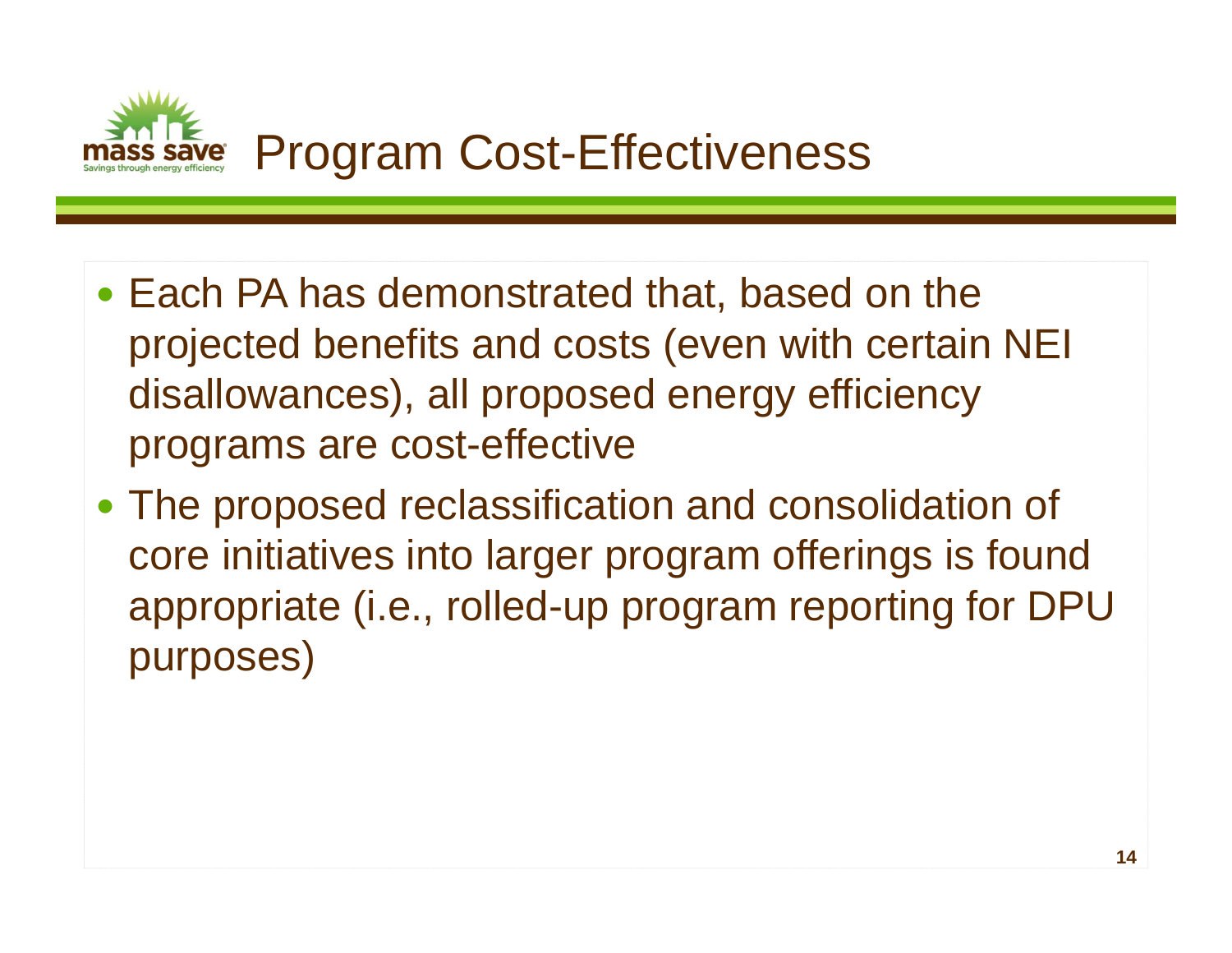![](_page_14_Picture_0.jpeg)

- The Department finds the proposed non-EES revenues to be reasonable
	- • Department will convene a technical session to better understand the electric PAs' FCM strategies
- Pursuant to the Phase II Order, PAs authorized to collect LBR may collect estimated LBR during the term and reconcile in the performance report
- Consideration of outside funding was adequate
- Department finds that past energy efficiency programs have lowered electricity costs to customers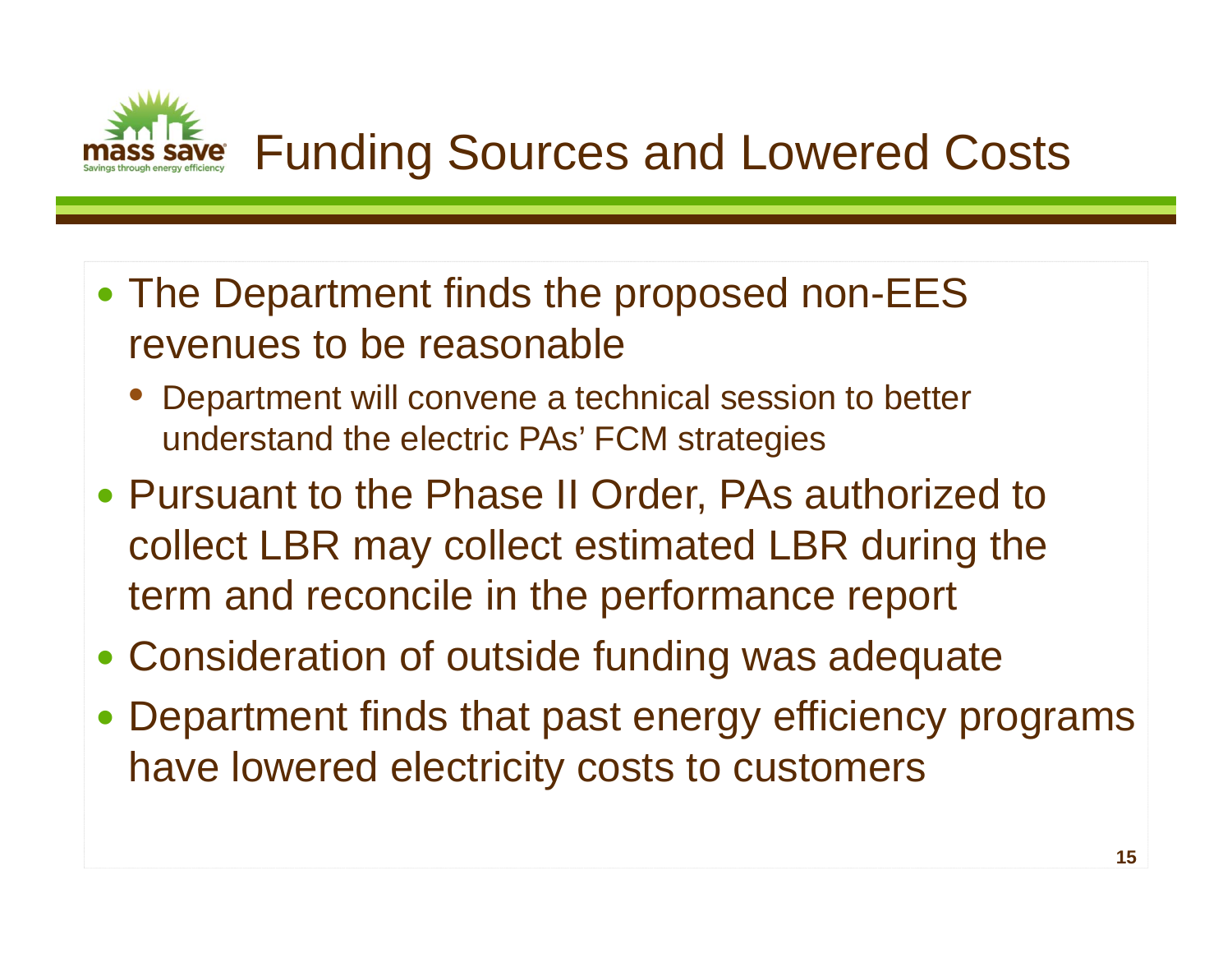![](_page_15_Picture_0.jpeg)

- The Department finds that the bill impacts are within the reasonable range and finds that each PA may recover the funds to implement the energy efficiency budgets through the EESs
- The Department addresses the bill impact concerns raised in public comments, and notes that participants can expect to see bill decreases
- Department declines to set a pre-determined bill impact standard or cap, stating that the Department's review is not mechanical, and it will use its judgment and expertise to consider bill impacts; also, a cap is inconsistent with the requirement of the GCA to achieve all available cost-effective energy efficiency
- The Department directs each PA to submit a compliance filing showing the calculation of its EES for each applicable customer class for 2013, 2014, 2015 by February 21, 2013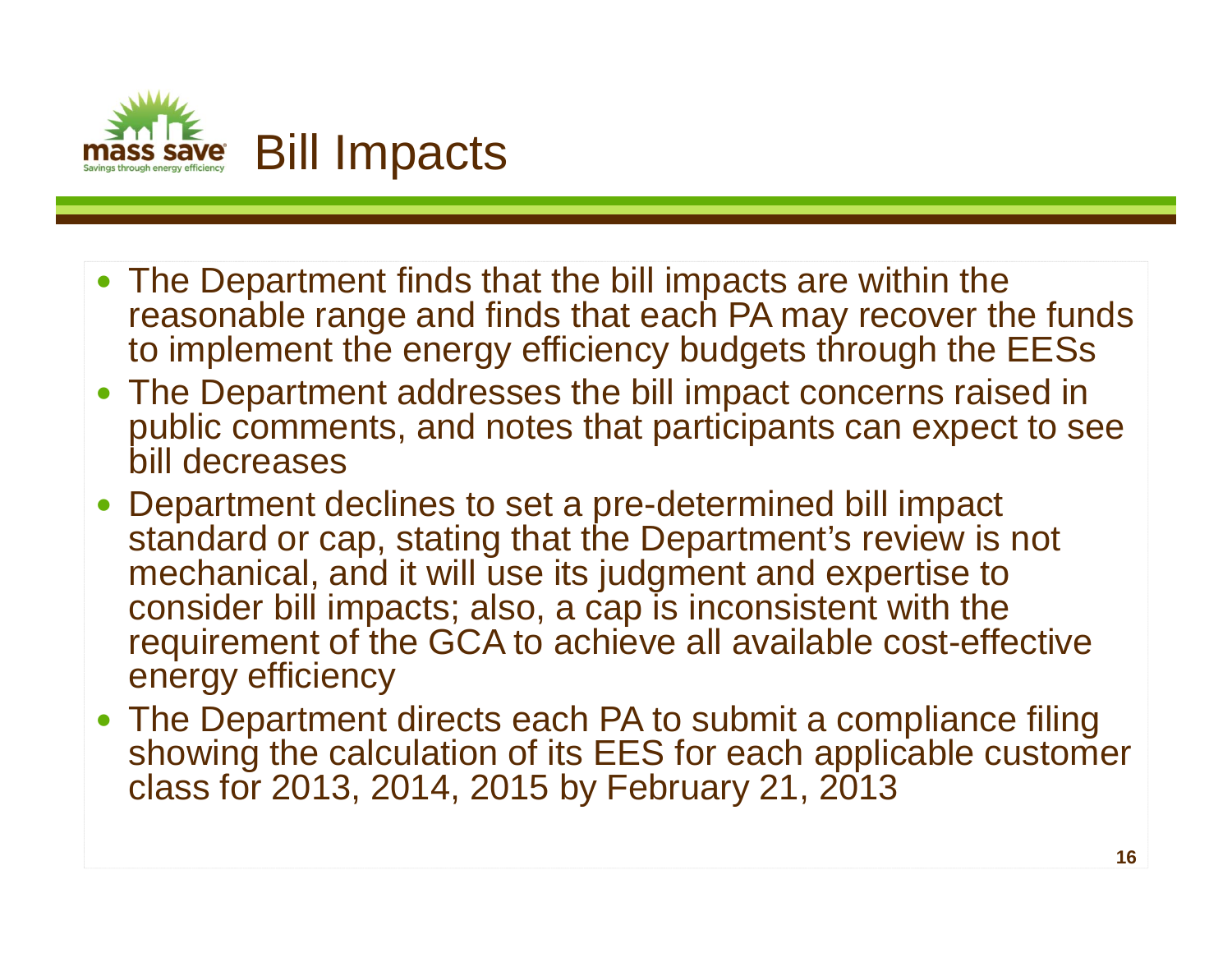![](_page_16_Picture_0.jpeg)

- RCS: The proposal to include the RCS program budget in the HES core initiative satisfies the requirements of the Energy Act of 2012 and the RCS statute; the Department also approves the gas PAs' proposal to recover RCS costs through the EES tariffs
- NSTAR/WMECo Integration: The Department approves the request of NSTAR Electric and WMECo to adopt a common energy efficiency program design and to jointly implement their programs, but directs NSTAR Electric and WMECo to file all energy efficiency documents for this Plan term on an individual and an aggregate basis
- Job Growth Data: PAs have adequately described job growth and economic development in the Plan
- Building Codes: The Department dismisses assertions that PA development of building code recommendations is not transparent or does not evaluate cost implications
- <u>D.P.U. 08-50 Tables</u>: The Department directs gas PAs to file the historical tables and directs PAs to include all formulas, linkages, and pivot tables in their D.P.U. 08-50 tables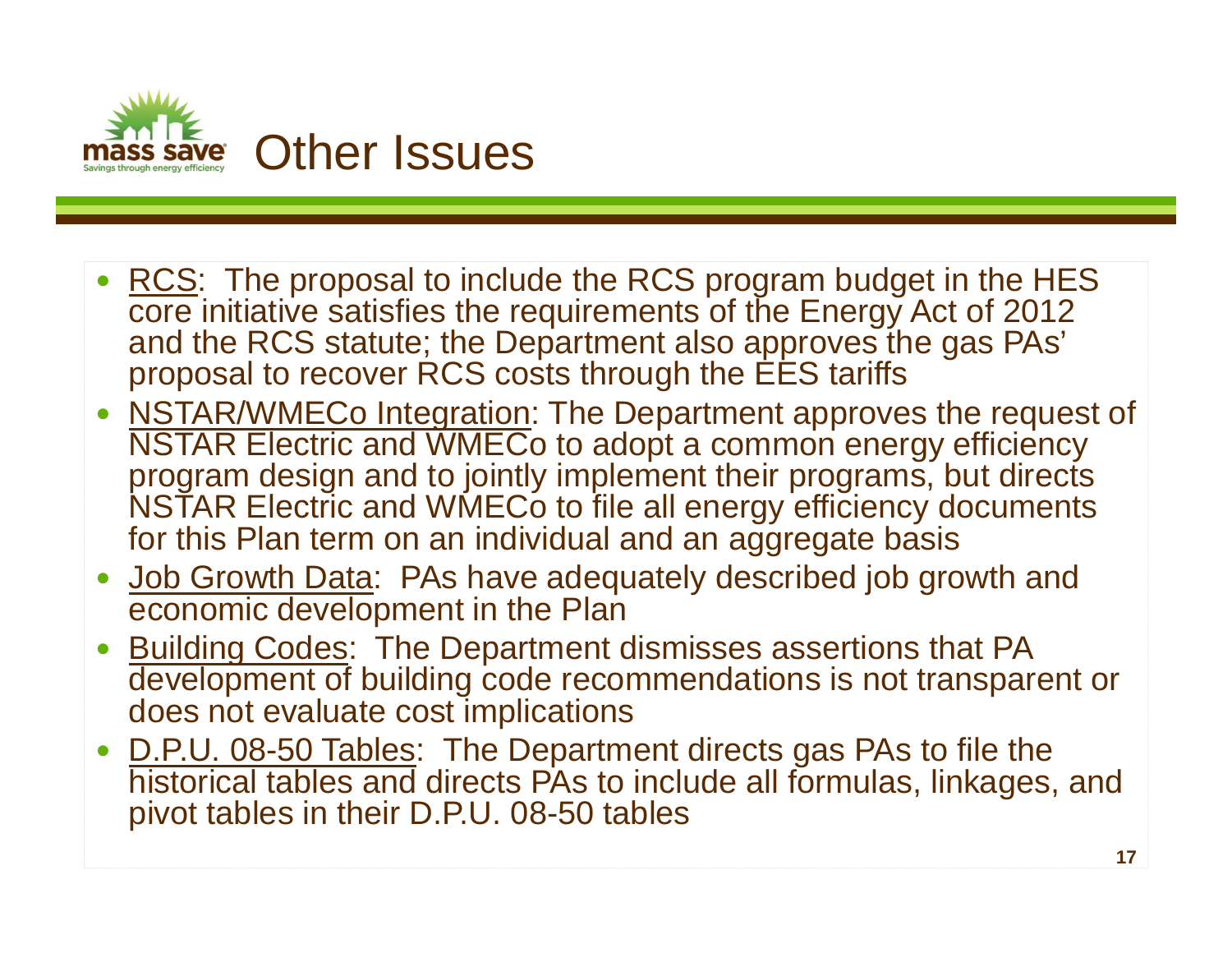![](_page_17_Picture_0.jpeg)

- The Department finds each individual PA Plan consistent with the GCA, the Guidelines, and Department precedent
- Subject to the modifications and directives contained in the Order, the Department approves each PA Plan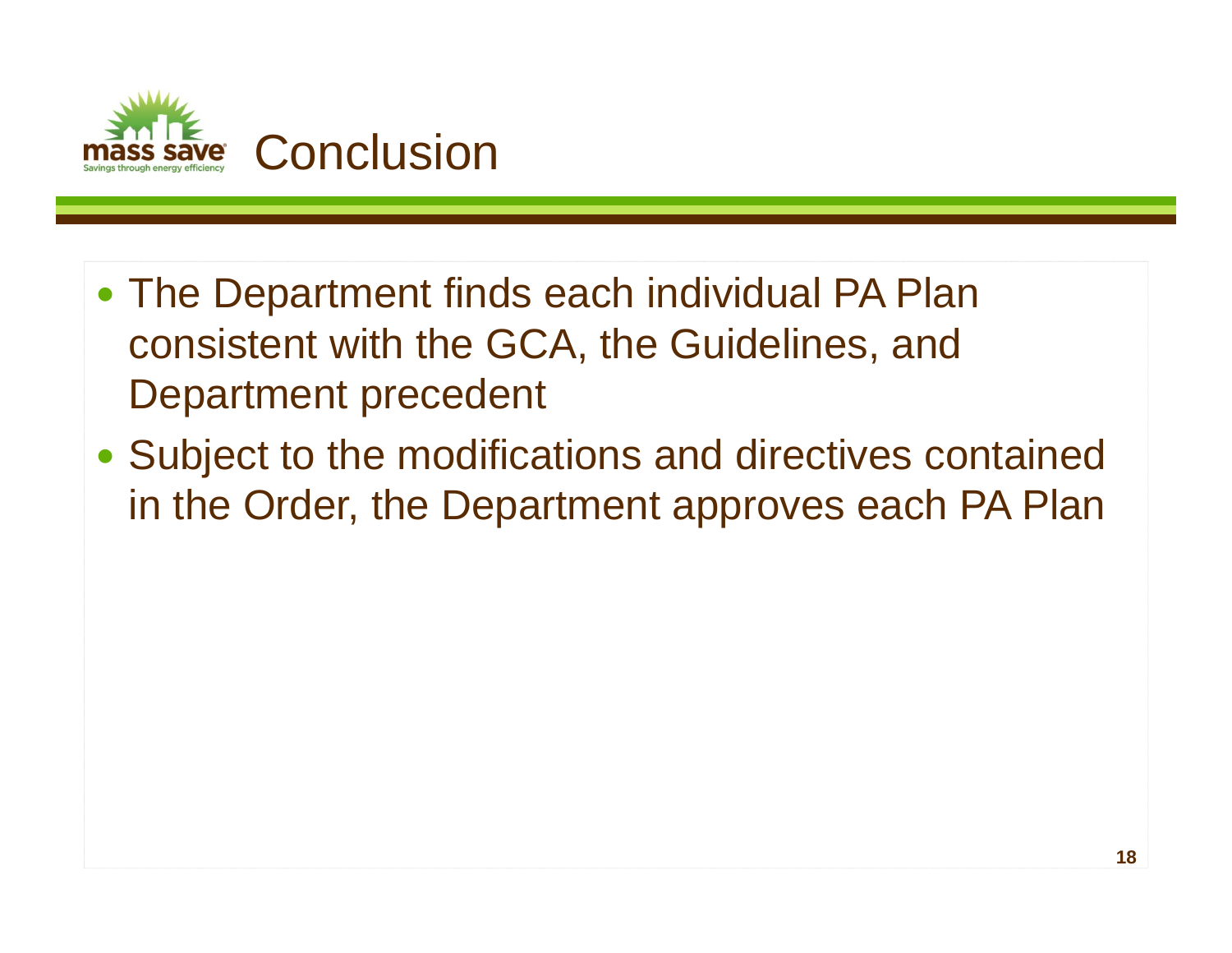## Order relating to D.P.U. 11-120, Phase II

![](_page_18_Picture_1.jpeg)

![](_page_18_Picture_2.jpeg)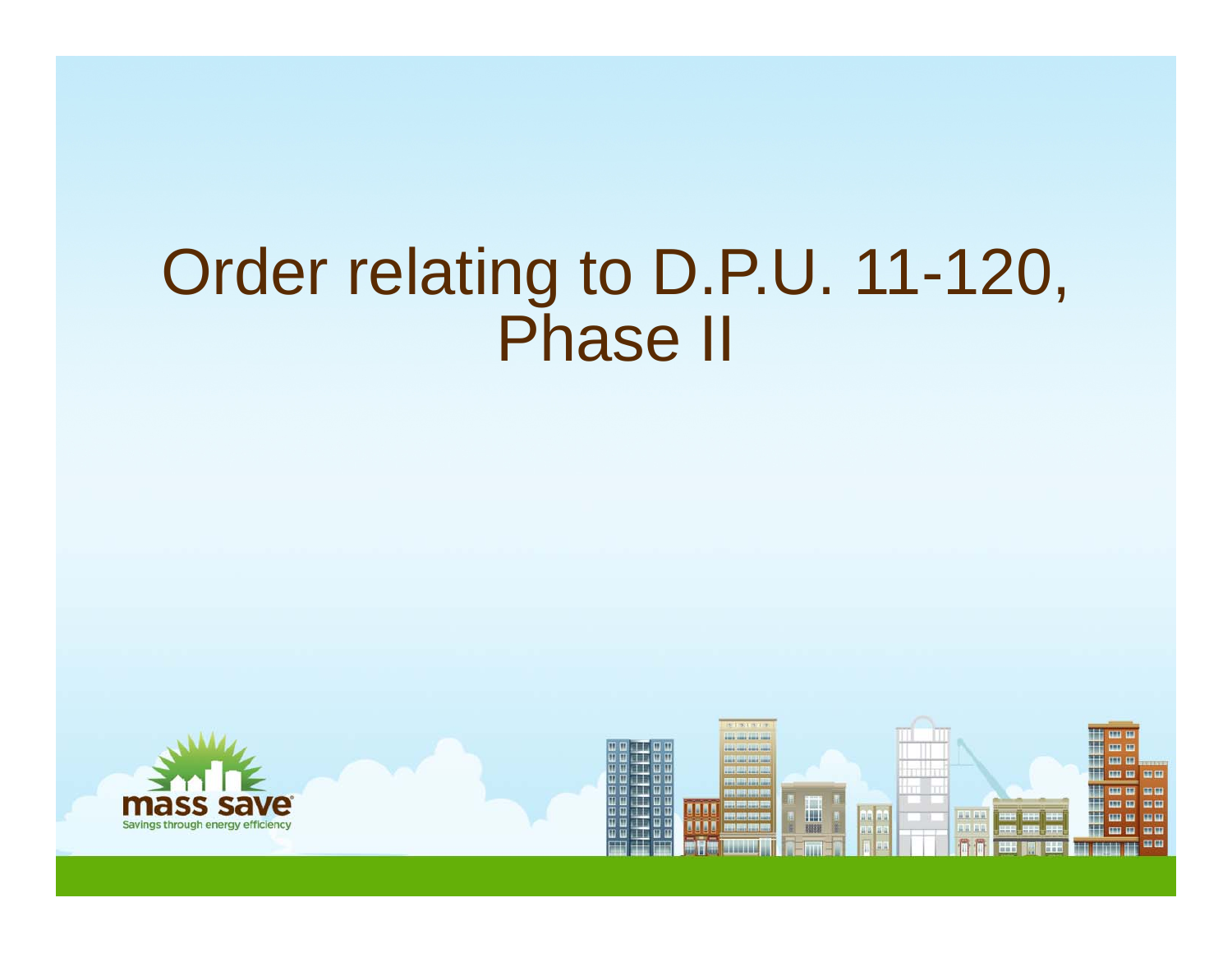![](_page_19_Picture_0.jpeg)

- January 31 Order in D.P.U. 11-120-A relates primarily to revised Energy Efficiency Guidelines
- The Guidelines have been re-designed in order to streamline energy efficiency regulatory requirements
- The revised Guidelines represent overall positive change and likely will reduce regulatory burdens
- Key overall themes of the revisions to the Guidelines:
	- Treating the PAs' three-year plans filed under the GCA as one three-year plan as opposed to 3 one-year plans
	- Reducing (but not eliminating) the potential for MTMs and recurring annual DPU energy efficiency reviews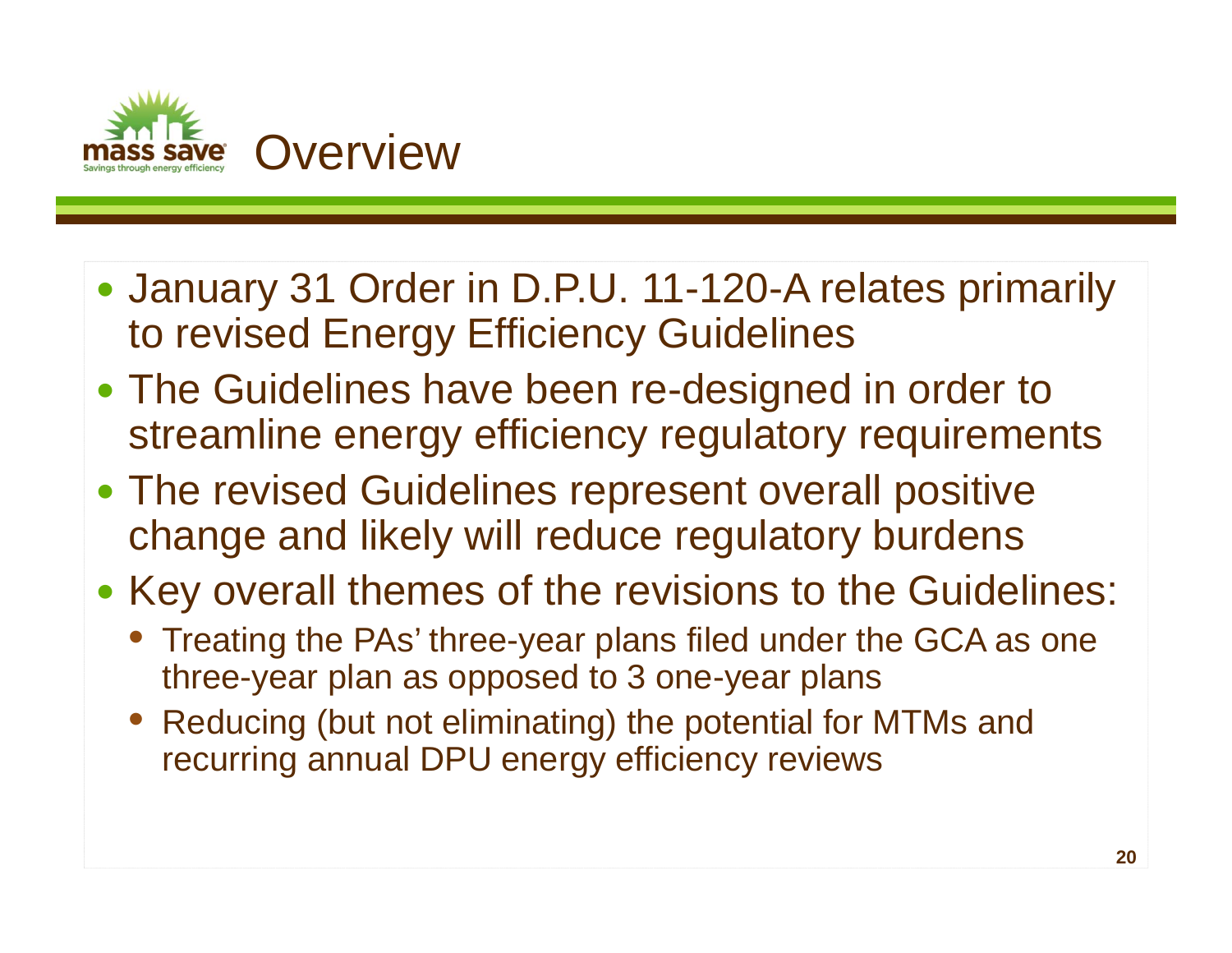![](_page_20_Picture_0.jpeg)

- PAs required to submit a performance report at the end of each three-year term
- Department will approve final recovery of costs based upon its investigation of performance, including actual performance incentive payments and, where applicable, actual lost base revenues
- PAs to submit a performance report upon completion of each plan year to Department and Council; Department may investigate a PA's performance on its own motion or upon request of the Council
- It is appropriate to revisit the content and format requirements established for the performance reports in D.P.U. 08-50-C; working group process to be utilized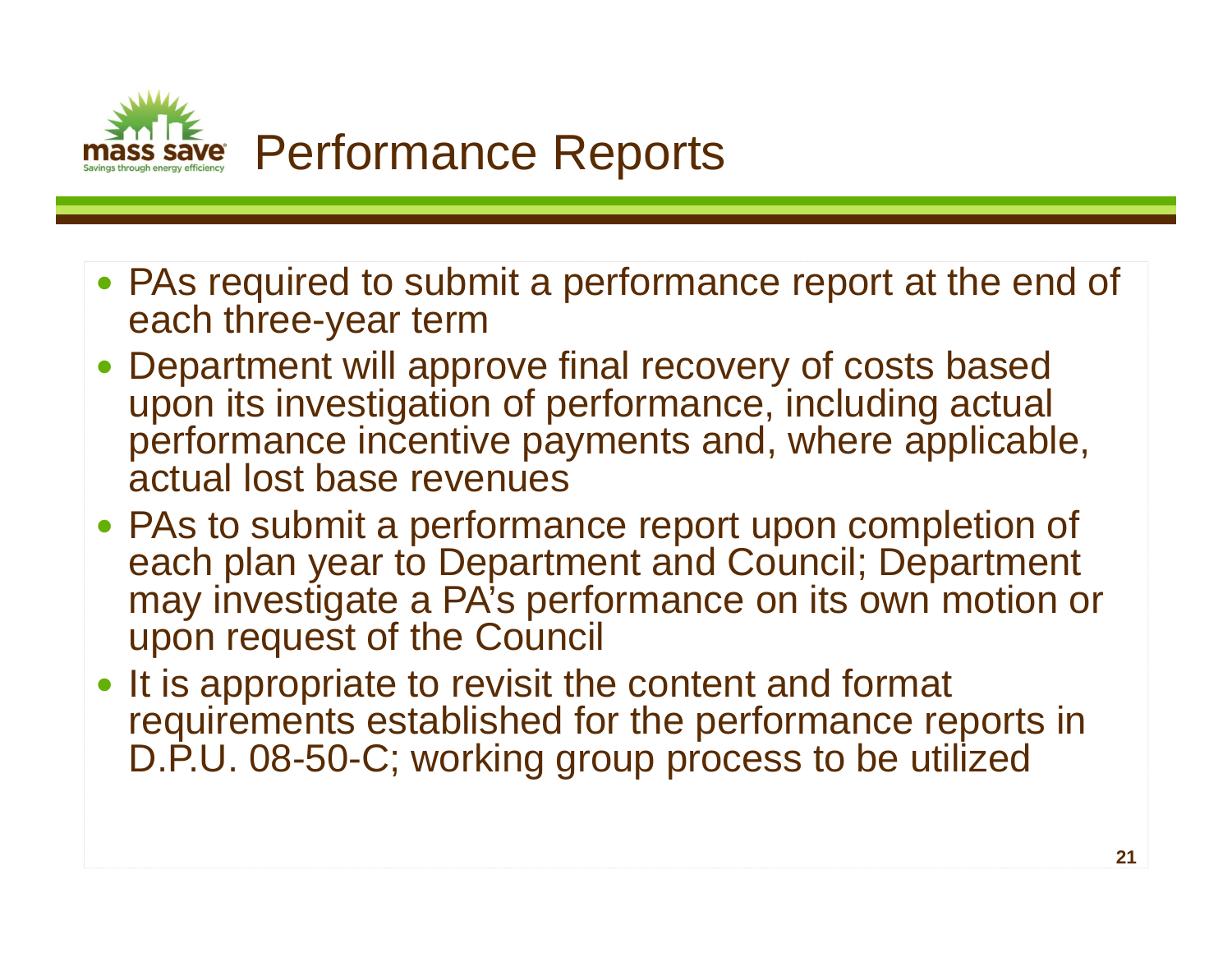![](_page_21_Picture_0.jpeg)

- Electric and gas to collect design-level performance incentive (and, where applicable, LBR) payments each year during the term of the plan and reconcile actual versus design-level incentive payments after the Department has completed its review of the Three-Year Term Reports
- A significant deviation between the design-level performance incentive payments that PA is collecting during a plan year and its actual performance may be cause for the Department to investigate
- Emphasized importance of ensuring that reconciliation of actual versus design incentive payments associated with a plan term occurs in a timely manner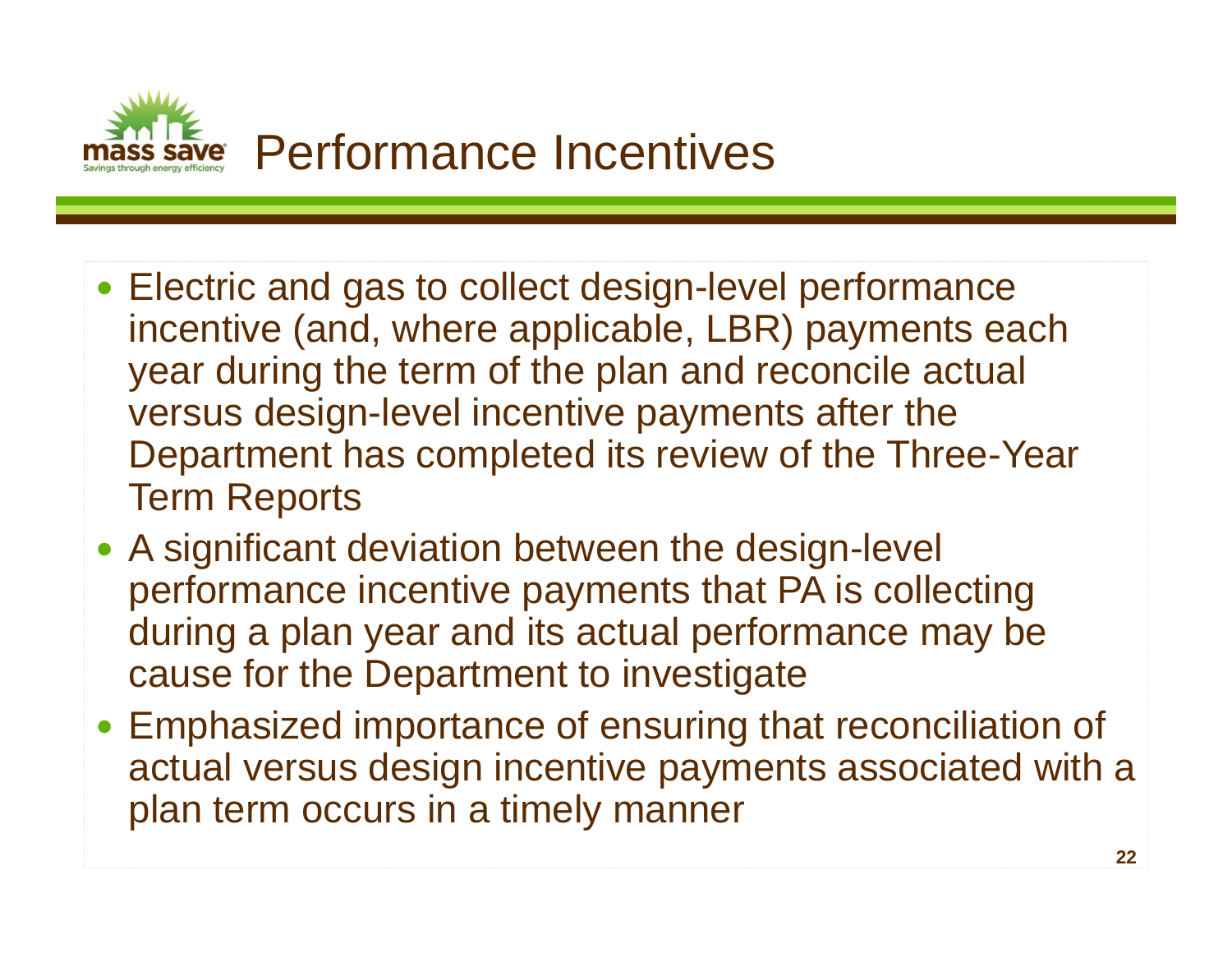![](_page_22_Picture_0.jpeg)

- DPU will approve at the beginning of each three-year term a separate EES for each year of the term for each PA
- $\bullet$  The EES for each year would remain fixed so long as it remains within a certain bandwidth, with over/under recoveries to be addressed in the subsequent three-year term
- A revised EES filing would be required when:
	- • (1) a projected under- or over-recovery of costs for a customer sector would result in a bill impact greater than two percent for an average customer ("bill impact threshold"); or
	- • (2) a projected under- or over-recovery of total costs would exceed 25 percent of the total revenues the Program Administrator projects to recover through its EES ("percentage of revenues threshold")
- On an annual basis, consistent with the schedule by which it currently submits EES filings for Department review, each PA to submit either:
	- •(1) revised EES filings for DPU review when either threshold is exceeded; or
	- • (2) a statement to the Department and the Council (with supporting documentation) indicating that neither threshold has been exceeded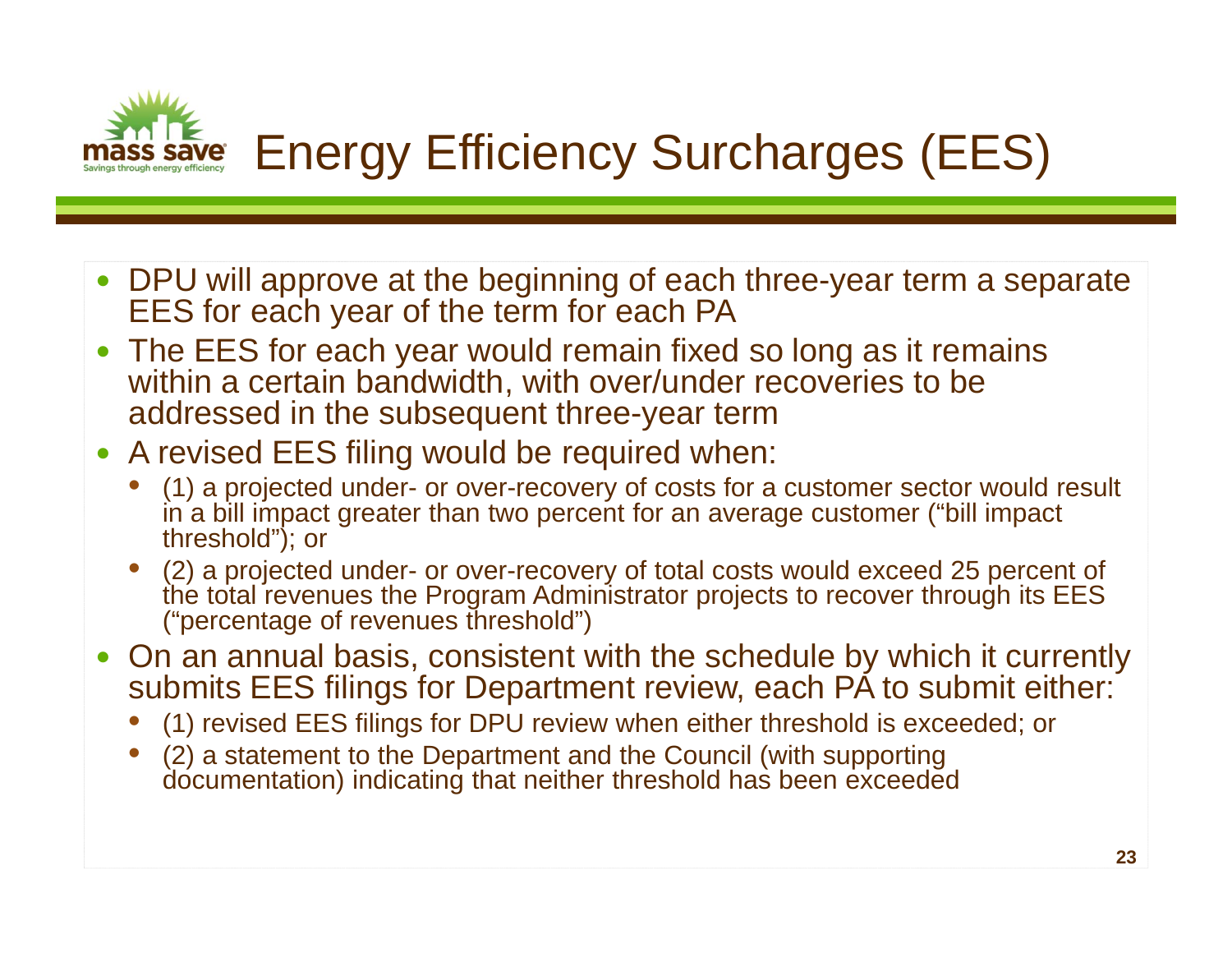![](_page_23_Picture_0.jpeg)

- Department explained that the bill impact threshold is intended to ensure that a significant under- or over-recovery of costs would not need to be collected from (or credited to) customers in future plan years.
	- The bill impact threshold will be applied separately for each customer sector, so it could be triggered for a particular customer sector even if a PAs's recovery of total energy efficiency costs did not exceed the specified threshold
- Order explained that the percentage of revenues threshold is intended to provide protection to PAs against significant underrecovery of costs that might occur during a plan term.
	- • Because this threshold is applied on a PA-wide basis, the percentage of revenues threshold could be triggered even if the bill impact threshold is not triggered for any customer sector
- Operating together, the bill impact threshold and the percentage of revenues threshold provide sufficient protection against significant cost under- or over-recoveries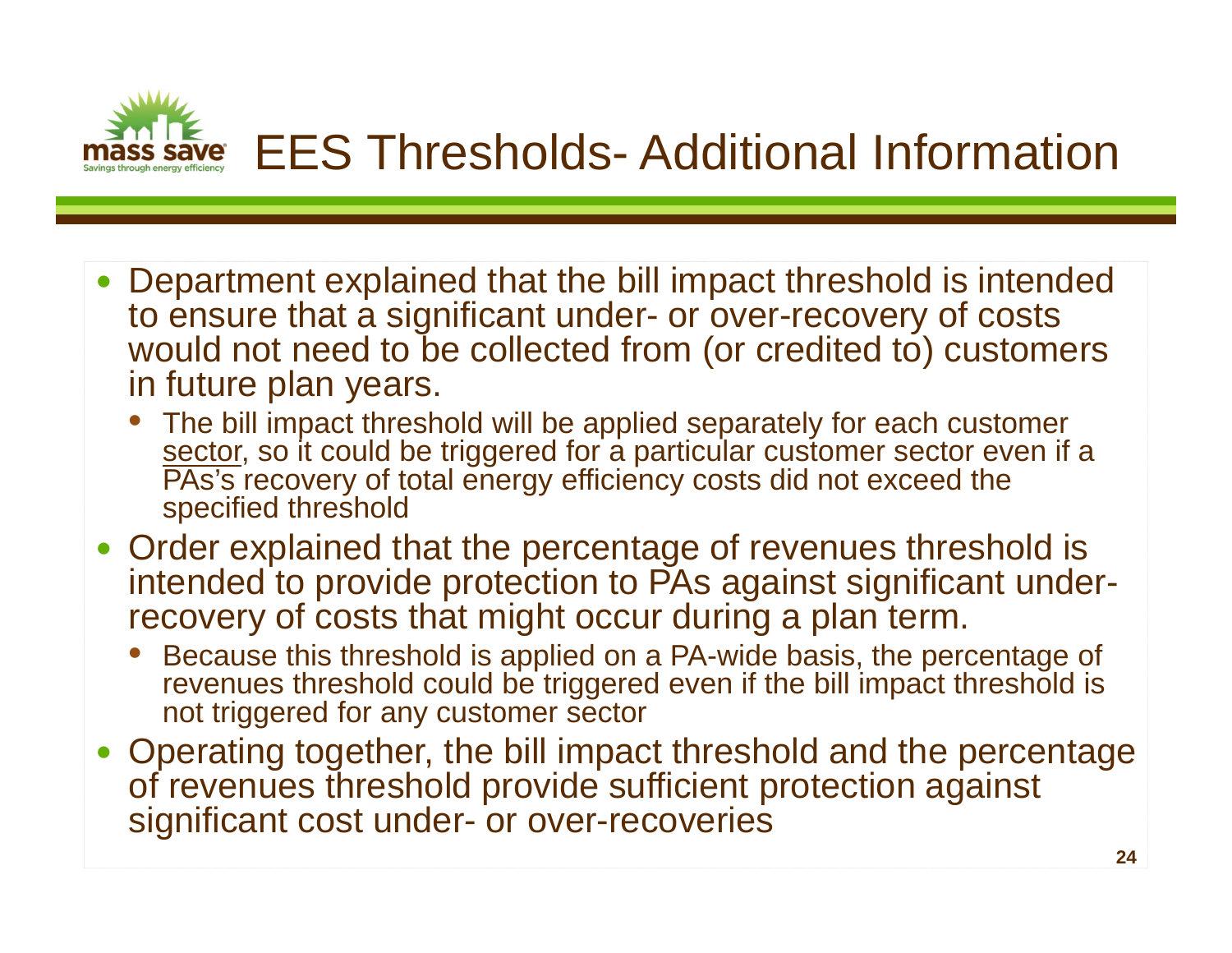![](_page_24_Picture_0.jpeg)

- Established two categories of significant MTMs, each category of which has a different approval process
- $\bullet$  Modifications that will increase program benefits do not require review as an MTM
- PAs are allowed, without approval by the Department or the Council, to change a program budget or hard-to-measure program budget (over the three-year term) by up to 20 percent, and to change a program design that is projected to result in a reduction in program benefits (over the three-year term) of up to 20 percent
- $\bullet$  Order clarified that Department will treat Council inaction on either category of MTM the same as if the Council passed a resolution opposing an MTM
- In the event that the Council fails to act within 45 days of a proposed MTM, a PA may file for Department review
- $\bullet$  The Department will develop dollar thresholds through a working group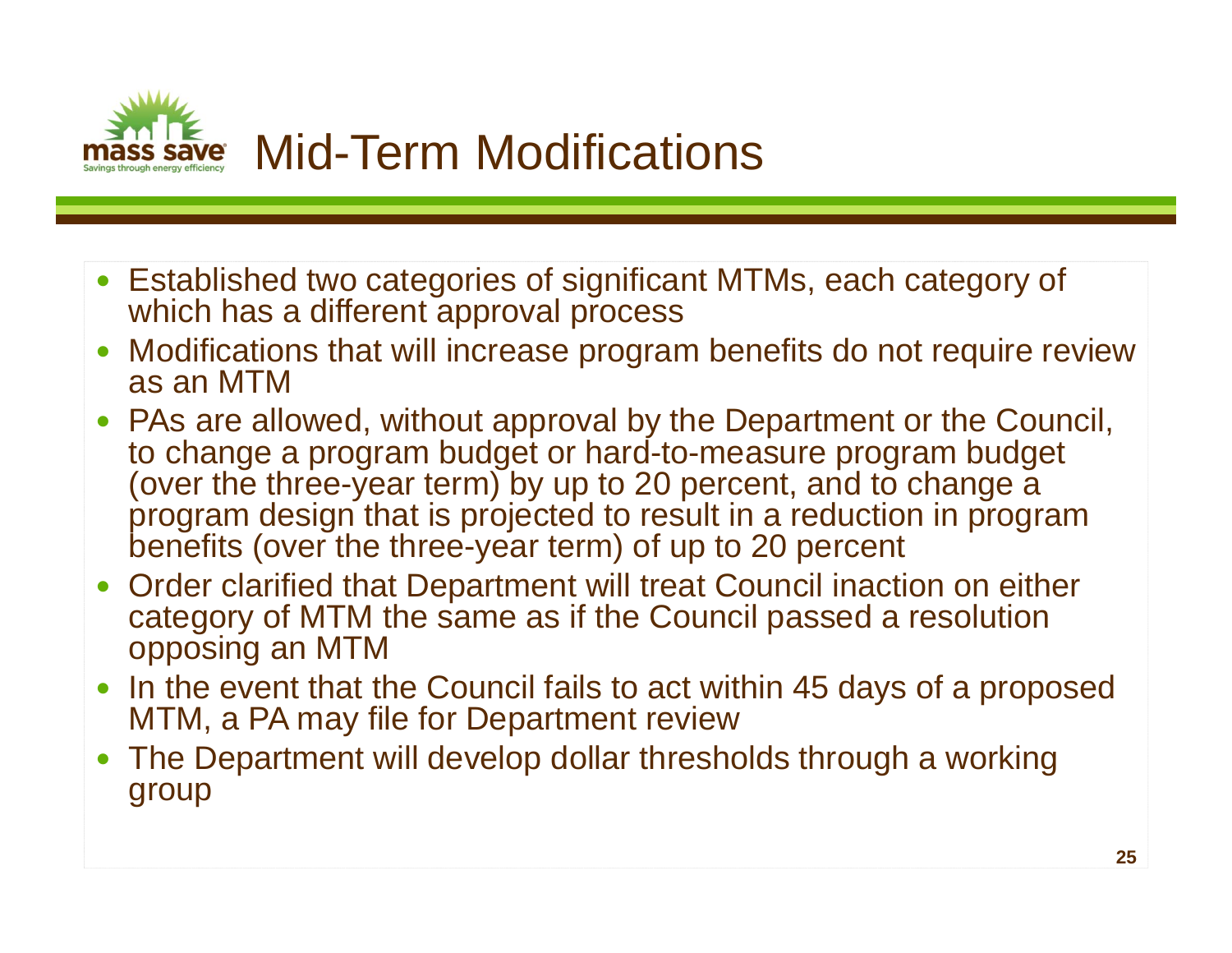![](_page_25_Picture_0.jpeg)

## "Category One" Mid-Term Modifications

- "Category One" modifications include:
	- the addition of a hard-to-measure energy efficiency program;
	- •the termination of an existing energy efficiency or hard-to-measure program;
	- • a change in the three-year budget of an energy efficiency or hard-to-measure program in excess of 20 percent or a dollar value to be specified by the Department; or
	- • a modification to the design of an energy efficiency program that is projected to result in a decrease in program benefits over the three-year term that is greater than 20 percent.
- PAs are required to submit proposed Category One modifications to the Council for review
	- • If the Council passes a resolution supporting the modification, the PA may implement it; if the Council resolves not to approve it, the PA may not implement without Department approval, which an affected PA may seek within 60 days of the date of the unfavorable Council resolution.
	- • Correspondingly, intervenors in the PAs' Three-Year Plan proceeding would have 60 days from the date of the Council resolution to request that the Department open an investigation to review the proposed modification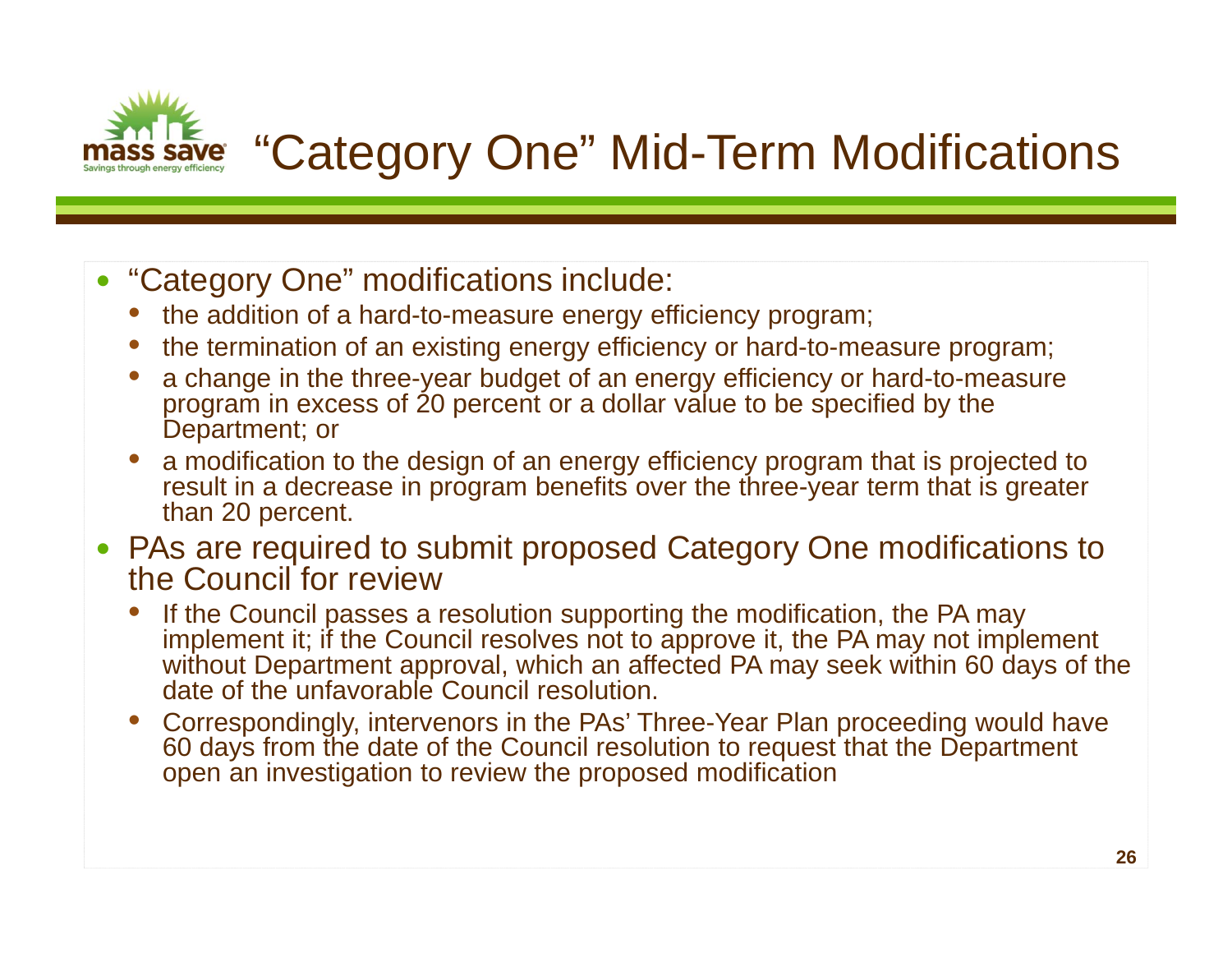![](_page_26_Picture_0.jpeg)

## "Category Two" Mid-Term Modifications

- "Category Two" modifications include:
	- the addition of a new energy efficiency program;
	- $\bullet$  the transition of a hard-to-measure program to an energy efficiency program; or
	- an increase in a customer sector budget such that the resulting bill increase for an average customer in that sector would exceed two percent
- PAs are required to first submit the proposed Category Two modification for review by the Council and then for review and approval of the Department
	- $\bullet$  If the Council opposes the MTM, the PA has 60 days to file for Department review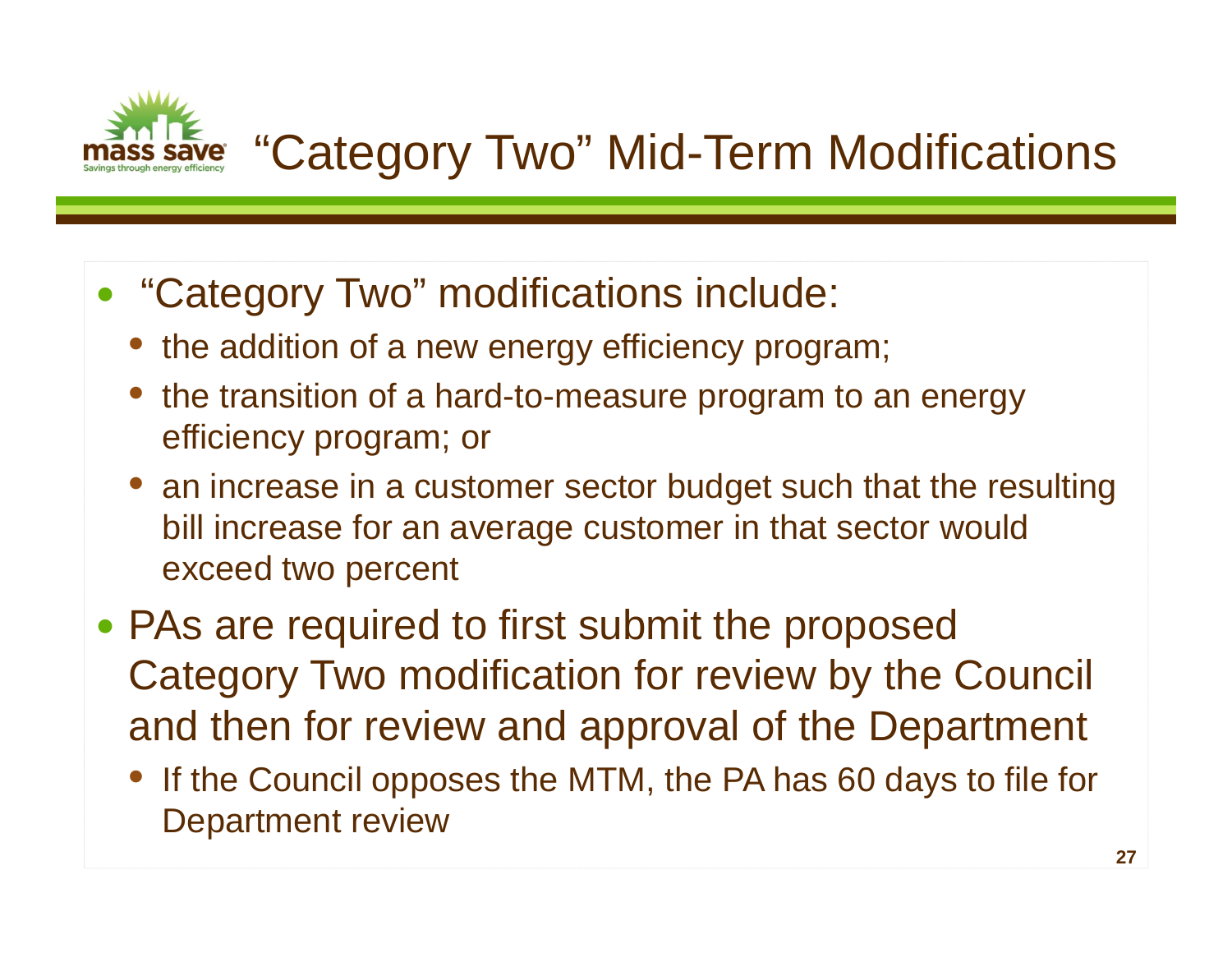![](_page_27_Picture_0.jpeg)

### DPU Authority to Implement Proposed **Changes**

- The Department finds it has the authority to implement changes to the Guidelines
- With respect to the annual Plan-Year Reports:
	- The Department does not intend to routinely investigate these reports in the context of an adjudicatory proceeding, nor is it required to do so by the plain language of G.L. c. 25, 21(d)(2).
	- The Department will review these reports and may investigate a PA's performance any time during the three-year term on its own motion or upon the Council's request